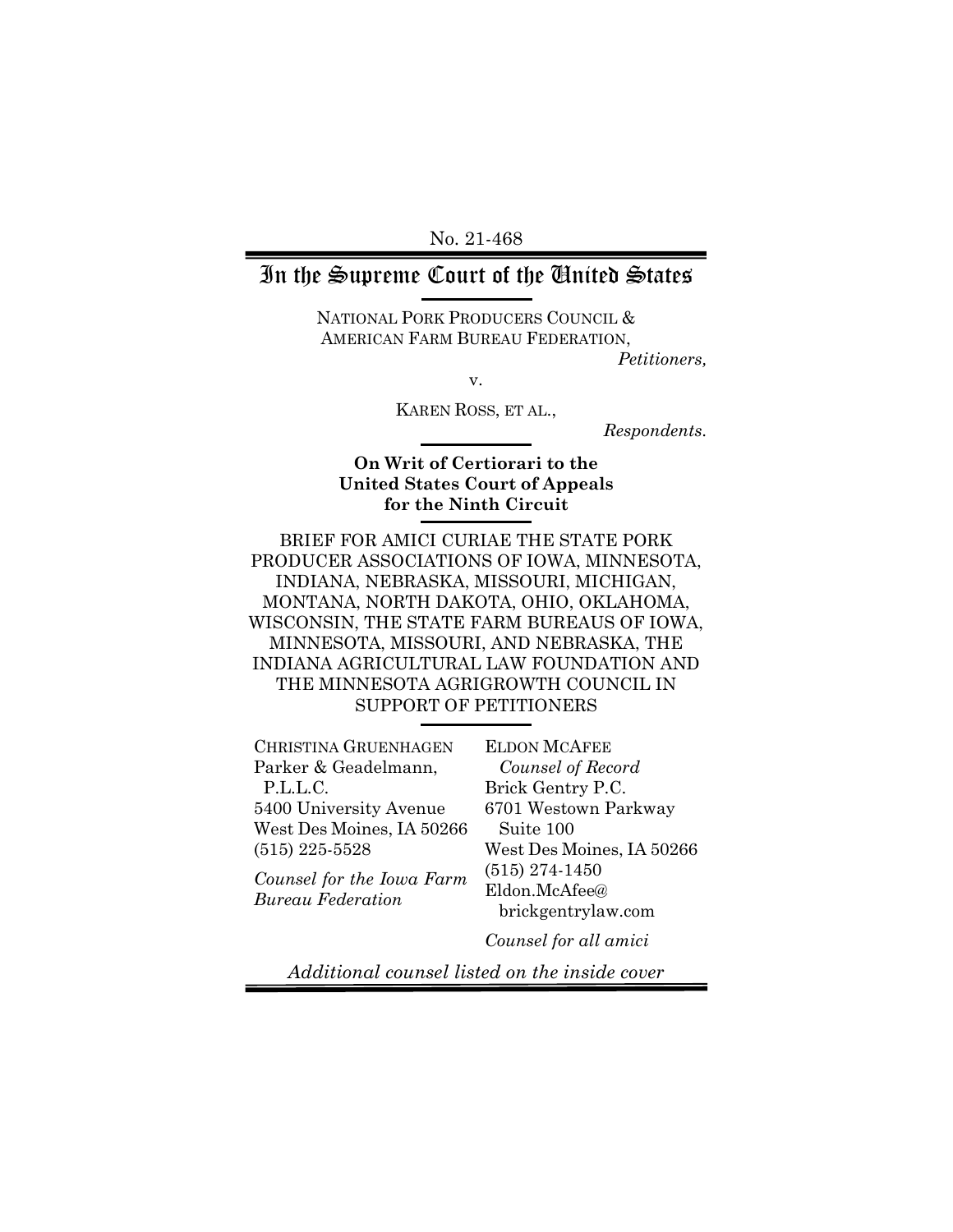MATTHEW BERGER Gislason & Hunter LLP 2700 S. Broadway P.O. Box 458 New Ulm, MN 56073 (507) 354-3111

*Counsel for the Minnesota Pork Producers Association and Minnesota AgriGrowth Council*

JOHN SHOUP The Indiana Agricultural Law Foundation, Inc. 225 S East St. P.O. Box 1290 Indianapolis, IN 46202 317-692-7801

*Counsel for the Indiana Agricultural Law Foundation, Inc.*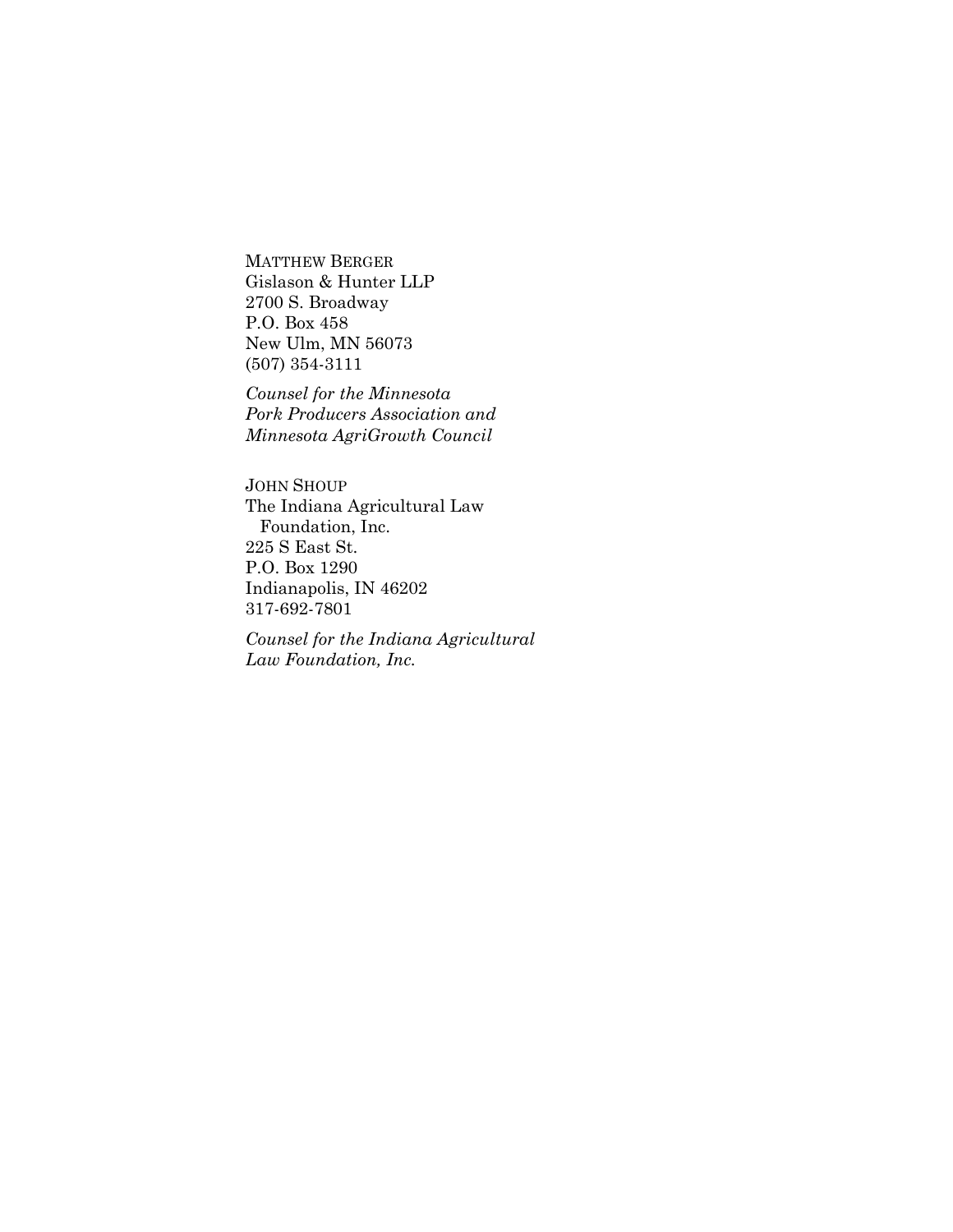## **TABLE OF CONTENTS**

| INTEREST OF AMICI CURIAE 1                                                                                                                                                                  |
|---------------------------------------------------------------------------------------------------------------------------------------------------------------------------------------------|
|                                                                                                                                                                                             |
|                                                                                                                                                                                             |
| A. California Extensively Regulates<br><b>Commercial Transactions Involving</b><br>Pigs that Occur Entirely Outside of                                                                      |
| 1. Most pigs grown in the United States<br>and the packers who process these<br>animals into pork products are not                                                                          |
| 2. California Proposition<br>12<br>requirements are not limited to whole<br>pork meat sold in California but also<br>regulate live animal sales and<br>breeding pig housing outside of      |
| 3. Currently available traceability<br>methods for commodity pork<br>production are insufficient to create<br>the required audit trail from each<br>pork cut to the specific breeding pig17 |

i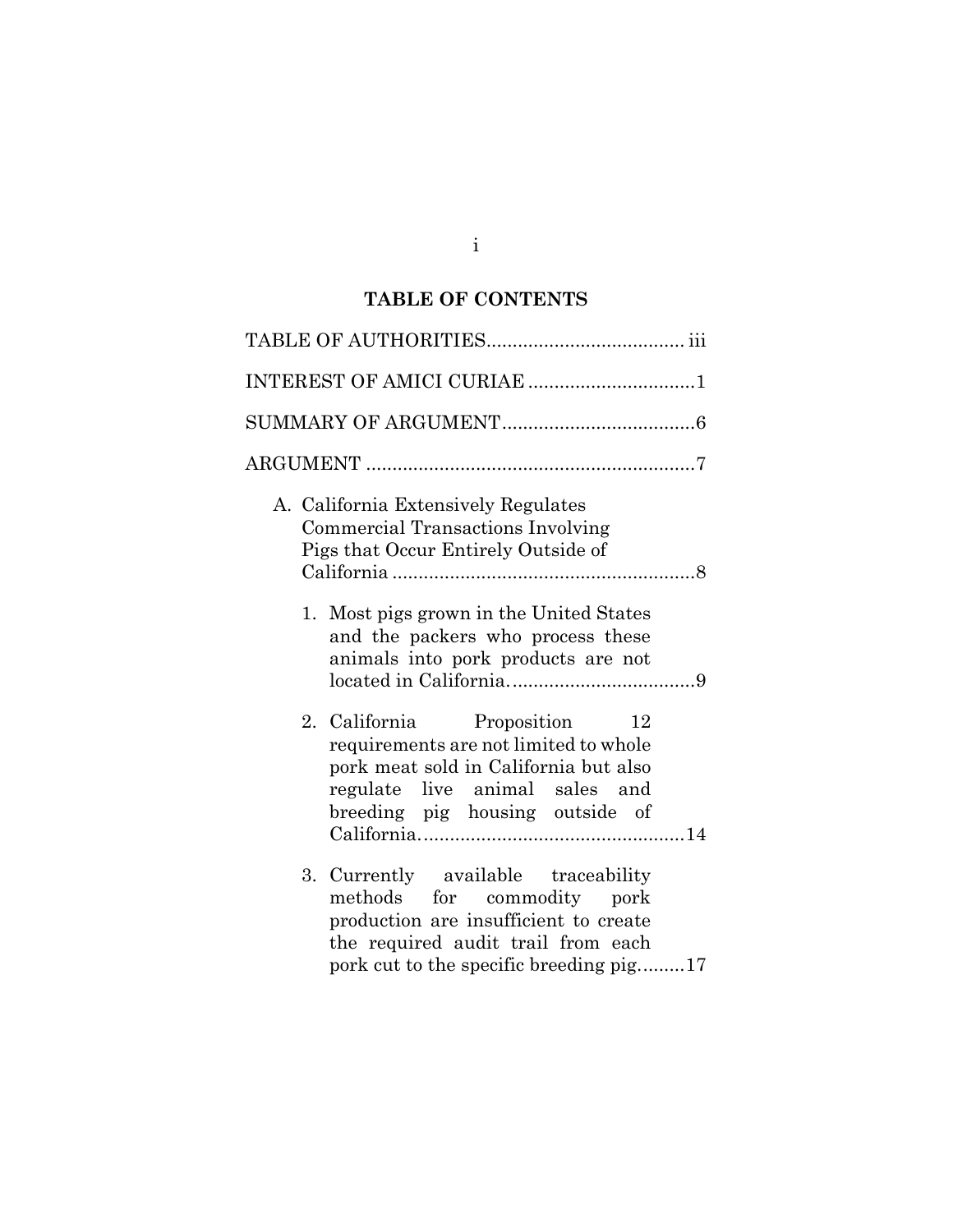| B. The Implementation of California's<br>Proposition 12 Will Force Many Small,<br>Independent Pig Farmers to Exit and<br>Further Concentrate the Pork Supply |
|--------------------------------------------------------------------------------------------------------------------------------------------------------------|
| C. Proposition 12 is Inconsistent with<br>Sound Scientific Evidence for Animal                                                                               |
| D. The Implementation of California's<br>Proposition 12 Significantly Increases<br>the Risk of Spreading Swine Diseases30                                    |
|                                                                                                                                                              |

ii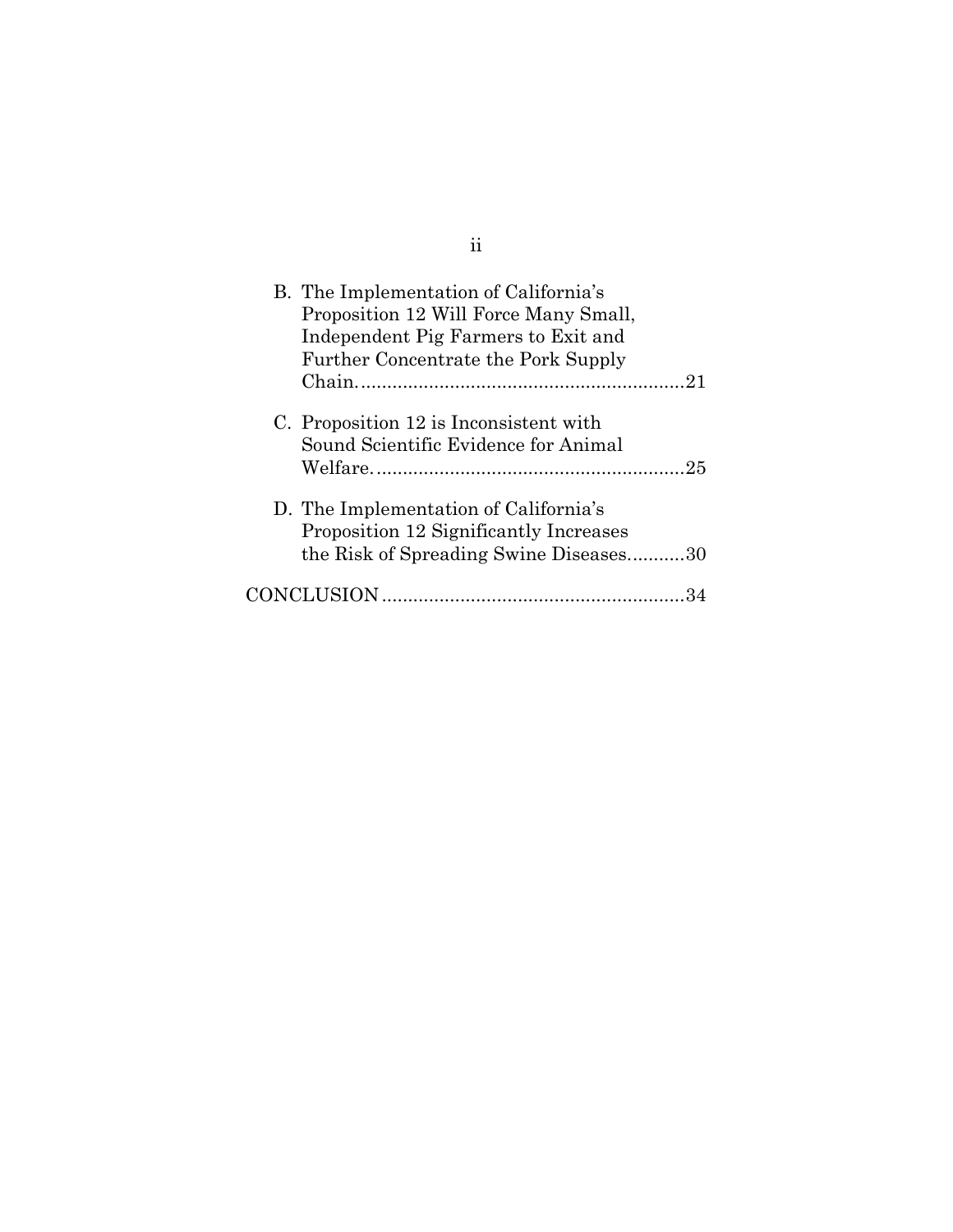## **TABLE OF AUTHORITIES**

## **Cases**

| Great Atl. & Pac. Tea Co. v. Cottrell, 424 U.S. |  |
|-------------------------------------------------|--|
| South Dakota v. Wayfair, Inc., 138 S. Ct. 2080  |  |

# **Constitutional provisions and statutes**

## **Regulations**

| Animal Confinement Proposed Second<br>Modified Text $\S$ 1322 (June 9, 2022),<br>https://bit.ly/3NVjToG 15, 16, 20 |  |
|--------------------------------------------------------------------------------------------------------------------|--|
| Animal Confinement Proposed Second<br>Modified Text § 1322.1 (June 9, 2022),                                       |  |

## iii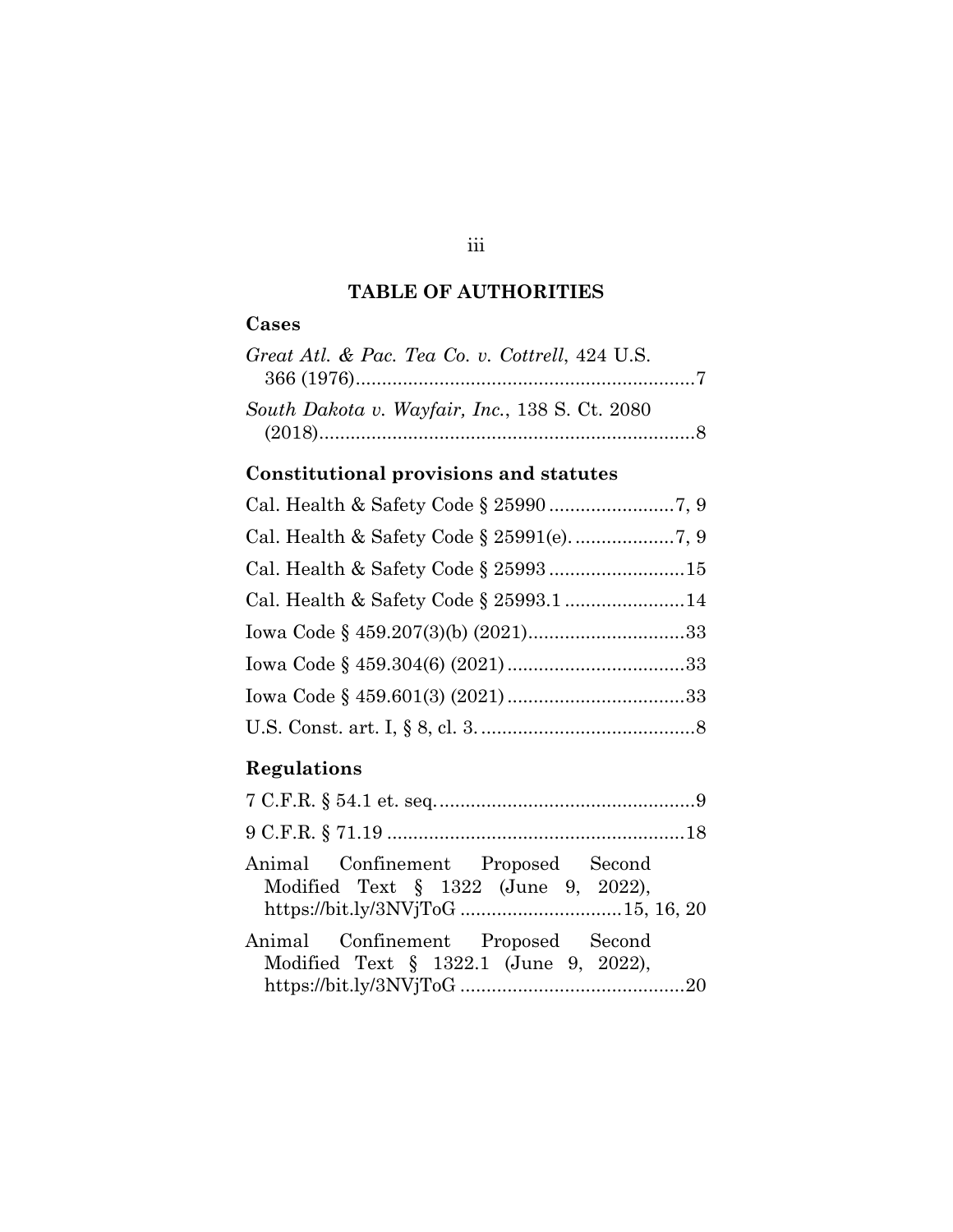| Animal Confinement Proposed Second<br>Modified Text § 1322.3 (June 9, 2022),    |  |
|---------------------------------------------------------------------------------|--|
| Animal Confinement Proposed Second<br>Modified Text § 1322.5 (June 9, 2022)     |  |
| Animal Confinement Proposed Second<br>Modified Text § 1322.8 (June 9, 2022),    |  |
| Animal Confinement Proposed Second<br>Modified Text $\S$ 1324.1 (June 9, 2022), |  |
| Animal Confinement Proposed Second<br>Modified Text § 1326.1 (June 9, 2022)     |  |
| Animal Confinement Proposed Second<br>Modified Text § 1326.2 (June 9, 2022),    |  |
| Animal Confinement Proposed Second<br>Modified Text § 1326.5 (June 9, 2022),    |  |
| Other authorities                                                               |  |
| About Pork Checkoff, Pork Checkoff,                                             |  |

|  |  | About Pork Checkoff, Pork Checkoff,<br>https://bit.ly/3QrbDP2 (last visited June 6,      |  |
|--|--|------------------------------------------------------------------------------------------|--|
|  |  | <i>About</i> Us, Iowa Farm Animal Care,<br>https://bit.ly/ 3b4TqXl (last visited June 7, |  |

iv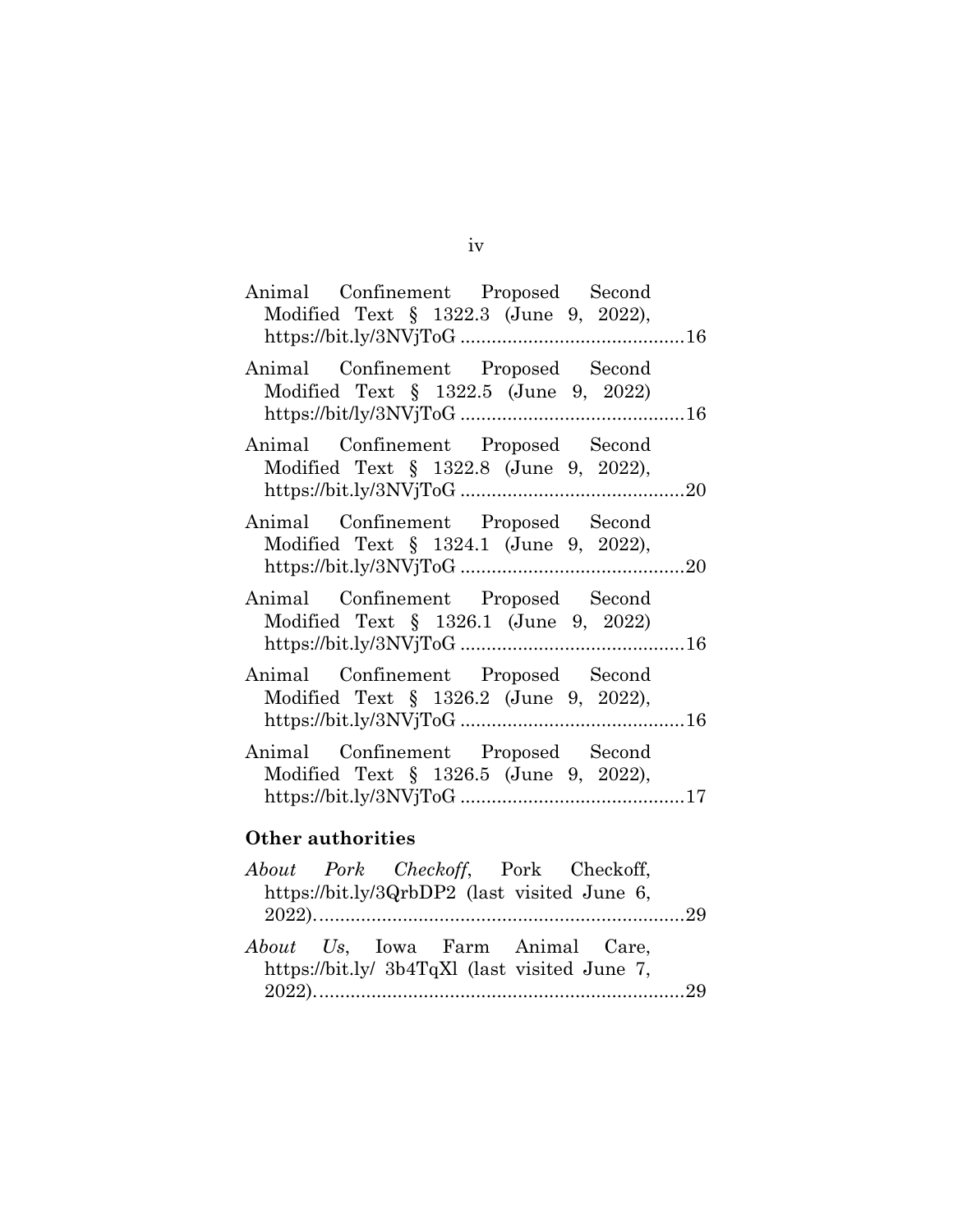| African Swine Fever (ASF), USDA: Animal &<br>Plant Health Inspection Serv. (May 24,<br>2022), https://bit.ly/3mStWz232                  |  |
|-----------------------------------------------------------------------------------------------------------------------------------------|--|
| Animal Care, Iowa Farm Animal Care,<br>https://bit.ly/3xrV10V (last visited June 7,                                                     |  |
| Candace Croney, Cognition and Welfare of the<br>Pig, Pork Info. Gateway (Apr. 9, 2010),                                                 |  |
| Decision Innovation Solutions, 2020 Iowa Pork<br>Industry Report 7 (2020),                                                              |  |
| Donald G. Levis, How to Evaluate Facility<br>Maintenance for Animal Well-Being, Pork<br>Info. Gateway (Apr. 17, 2012),                  |  |
| Dr. Barry Goodwin, California's Proposition 12<br>and its Impacts on the Pork Industry (May                                             |  |
| Farm Animal Behavior & Welfare, Iowa State<br>Univ. Coll. of Agric. & Life Sci.: Dep't. of<br>Animal Sci., https://bit.ly/3HuqZOo (last |  |
| Gary Smith, et.al., <i>Post Slaughter Traceability</i> ,                                                                                |  |

v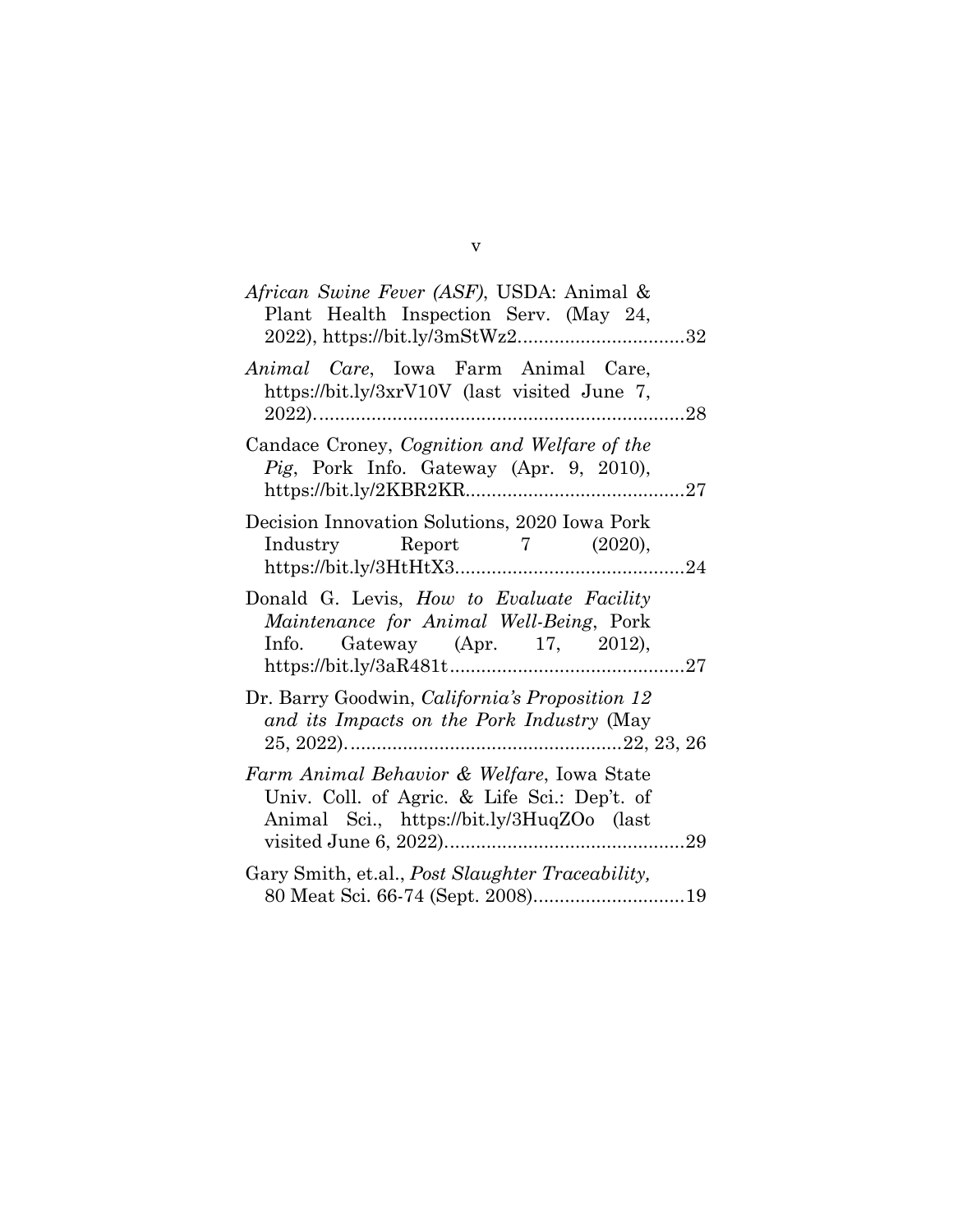| Hanbin Lee et. al, Economics of Mandates on<br>Farm Practices: Lessons from California's<br>Proposition 12 Regulations on Pork Sold in<br>California Agric. and Applied Econ. Ass'n |    |
|-------------------------------------------------------------------------------------------------------------------------------------------------------------------------------------|----|
| Iowa Dep't of Nat. Res., <i>Iowa Department of</i><br>Natural Resources Confinement Facility<br>(non-NPDES) On-Site Inspection Standard<br>$Operating$ $Proceedure$ $2$ $(2013)$ ,  | 33 |
| Joleen Hadrich, Megan Roberts, & Brigid Tuck,<br>The Role of Hog Farmers in Minnesota's<br>Rural Economy, Univ. of Minn. 1 (2020),                                                  | 24 |
| Laura Valeria Alarcón, Alberto Allepuz, &<br>Enric Mateu, Biosecurity in Pig Farms: A<br>Review, 7 Porcine Health Mgmt., Jan. 4, 2021                                               | 32 |
| Lee L. Schultz & Glynn T. Tonsor, Assessment<br>of the Economic Impacts of Porcine Epidemic<br>Diarrhea Virus in the United States, 93 J.<br>Animal Sci. 5111, 5111-13 (2015). 31   |    |
| Lee Schultz, Historical Hog & Lamb Prices,<br>Iowa State Univ. Extension 1-4 (2021),                                                                                                |    |
| Lyndsay Cole & Mike Stepien, USDA<br>Statement on Confirmation of ASF in the<br>Dominican Republic, USDA: Animal & Plant<br>Health Inspection Serv. (July 28, 2021),                |    |

vi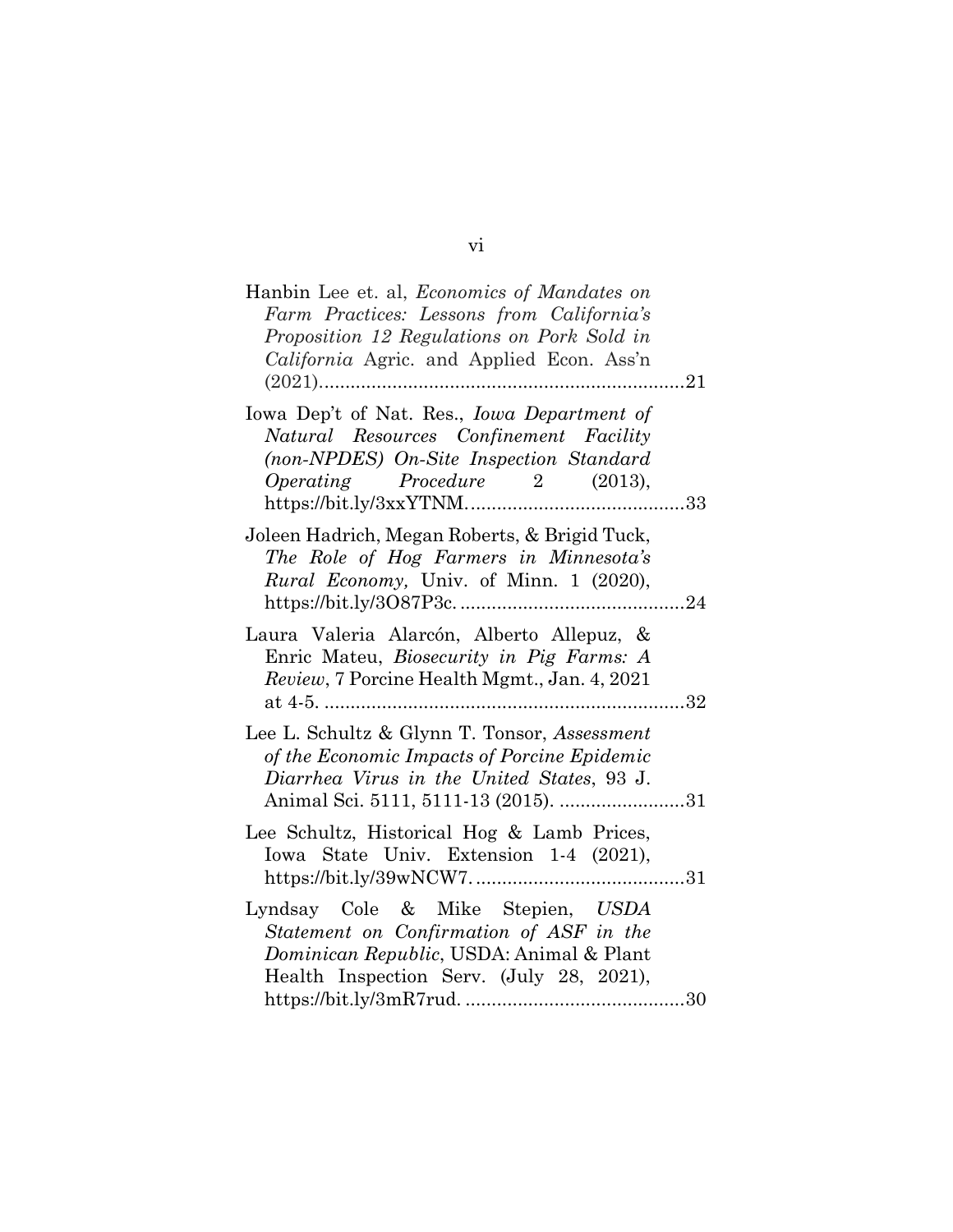| Maintaining the Pork Industry Tradition of                                                                                               |            |
|------------------------------------------------------------------------------------------------------------------------------------------|------------|
| Responsible Animal Care Through Applying                                                                                                 |            |
| Scientifically Sound Animal Care                                                                                                         |            |
| Guidelines, Pork Info. Gateway (April 9,                                                                                                 |            |
|                                                                                                                                          |            |
| Nat'l Agric. Stat. Serv., 2017 Census of<br>Agriculture: U.S. National Level Data Table<br>23, https://bit.ly/30hi4Cl (last visited June |            |
| Pork Quality Assurance <sup>®</sup> Plus Certification,                                                                                  |            |
| Pork Checkoff, https://bit.ly/ 3Oj8hvq (last                                                                                             |            |
|                                                                                                                                          |            |
|                                                                                                                                          |            |
| Samaneh Azarpajouh et al., Application of                                                                                                |            |
| Precision Livestock Farming Technologies in                                                                                              |            |
| Swine Welfare Management: What is Possible                                                                                               |            |
| <i>Today?</i> , Pork Info. Gateway (July 1, 2020),                                                                                       |            |
|                                                                                                                                          |            |
| Services, Iowa Farm Animal Care,                                                                                                         |            |
| https://bit.ly/3zHaH30 (last visited June 7,                                                                                             |            |
|                                                                                                                                          | $\dots 29$ |
| The \$100 Billion Dollar Toll of a Pig Epidemic                                                                                          |            |
| in China, 598 Nature 11 (Oct. 1, 2021)30                                                                                                 |            |
| Traceability for the Pork Industry: Challenges                                                                                           |            |
| and Opportunities, Pork Info Gateway (June                                                                                               |            |
| 3, 2006), https://bit.ly/ 39qRkR7.  19, 20                                                                                               |            |
|                                                                                                                                          |            |
| Transport Quality Assurance® Certification,                                                                                              |            |
| Pork Checkoff, https://bit.ly/3tCDDFz (last                                                                                              |            |
|                                                                                                                                          |            |

vii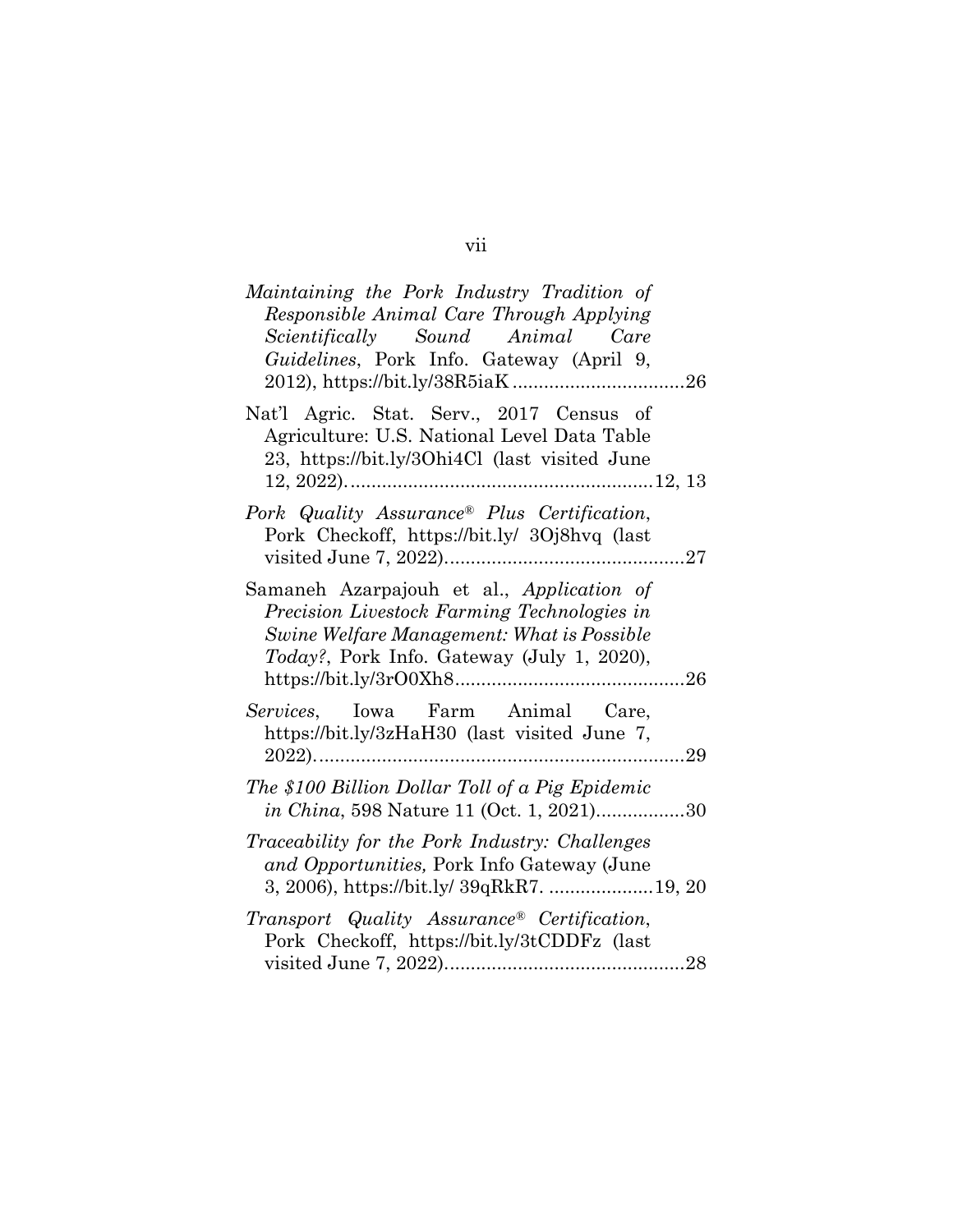| USDA Agric. Mktg. Serv., Grades and           |  |
|-----------------------------------------------|--|
| Standards for Swine and Pork,                 |  |
| https://bit.ly/3xrV4tG (last visited June 9,  |  |
|                                               |  |
| USDA Nat'l Agric. Stat. Serv., Quarterly Hogs |  |
| & Pigs 8 (March 30, 2022),                    |  |
|                                               |  |
| USDA Nat'l Agric. Stat. Serv., Quick Stats    |  |
|                                               |  |
| We Care® Ethical Principles, Pork Checkoff,   |  |
| https://bit.ly/3MVuHSk (last visited June 6,  |  |
|                                               |  |
| Welcome to Iowa Farm Animal Care, Iowa        |  |
| Farm Animal Care, https://bit.ly/3QshNyb      |  |
|                                               |  |
|                                               |  |

# viii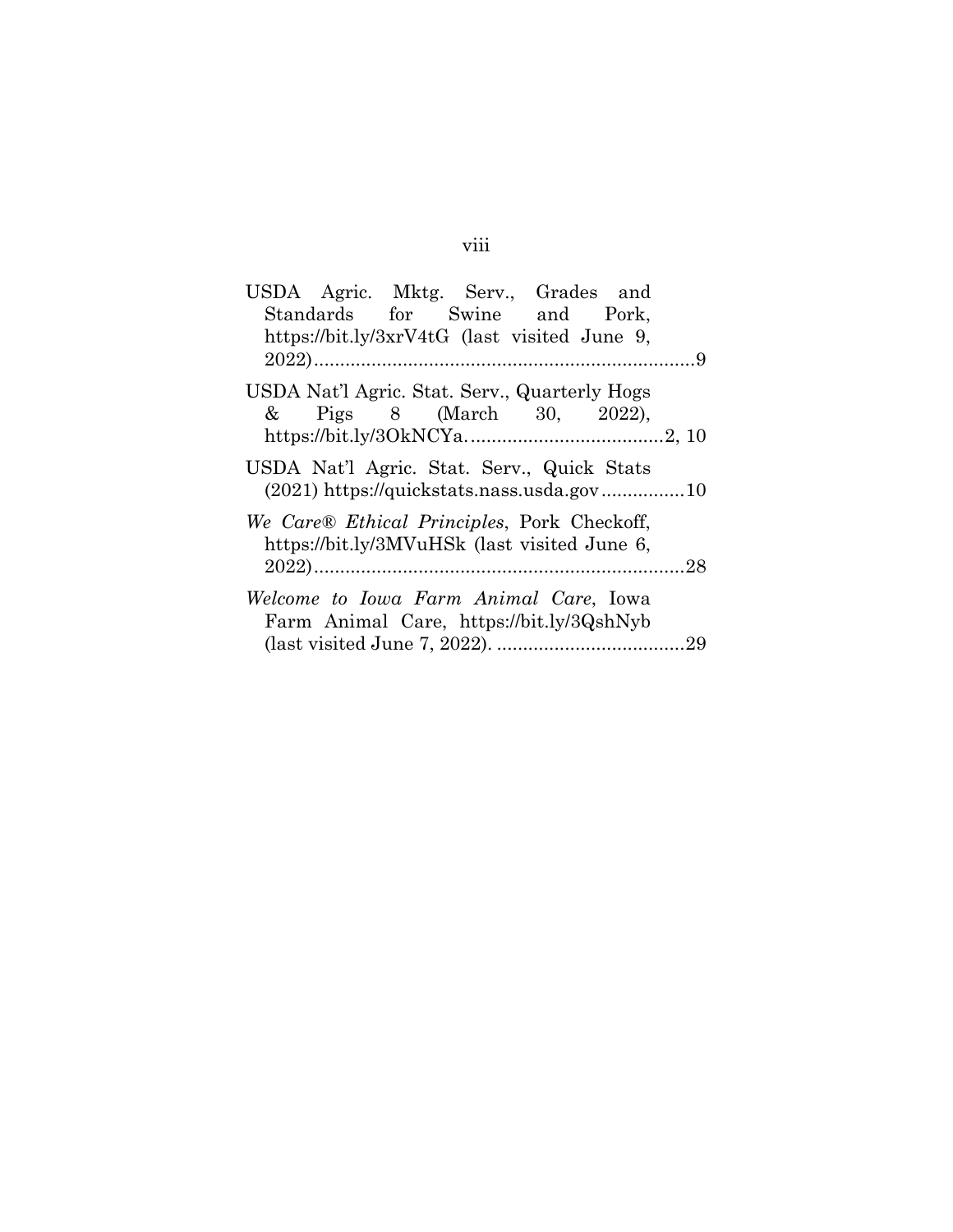#### **INTEREST OF AMICI CURIAE**

The Iowa Pork Producers Association, Iowa Farm Bureau Federation, Minnesota Pork Producers Association, Minnesota Farm Bureau Federation, Minnesota AgriGrowth Council, Indiana Pork Producers Association, Indiana Agricultural Law Foundation, Nebraska Pork Producers Association, Nebraska Farm Bureau Federation, Missouri Pork Producers Association, Missouri Farm Bureau Federation, Michigan Pork Producers Association, Montana Pork Producers Council, North Dakota Pork Council, Ohio Pork Council, Oklahoma Pork Council and the Wisconsin Pork Association submit this amici curiae brief in support of Petitioners.1

From major pork producing states, these state organizations represent the interests of farmers who, despite being located across the country from California, will bear the brunt of the impacts from Proposition 12 with additional capital expenditures, increased operating costs, intrusive inspection and certification requirements, and grave biosecurity risks that California seeks to impose. Iowa is the largest pig producing state in the country and, as of March 1, 2022, has an inventory of 23 million pigs (including 900,000 breeding pigs and 22.1 million

<sup>1</sup> No counsel for a party authored this brief in whole or in part, and no entity or person, other than amici curiae, their members, and their counsel, made a monetary contribution intended to fund the preparation or submission of this brief. The parties have consented to the filing of this brief.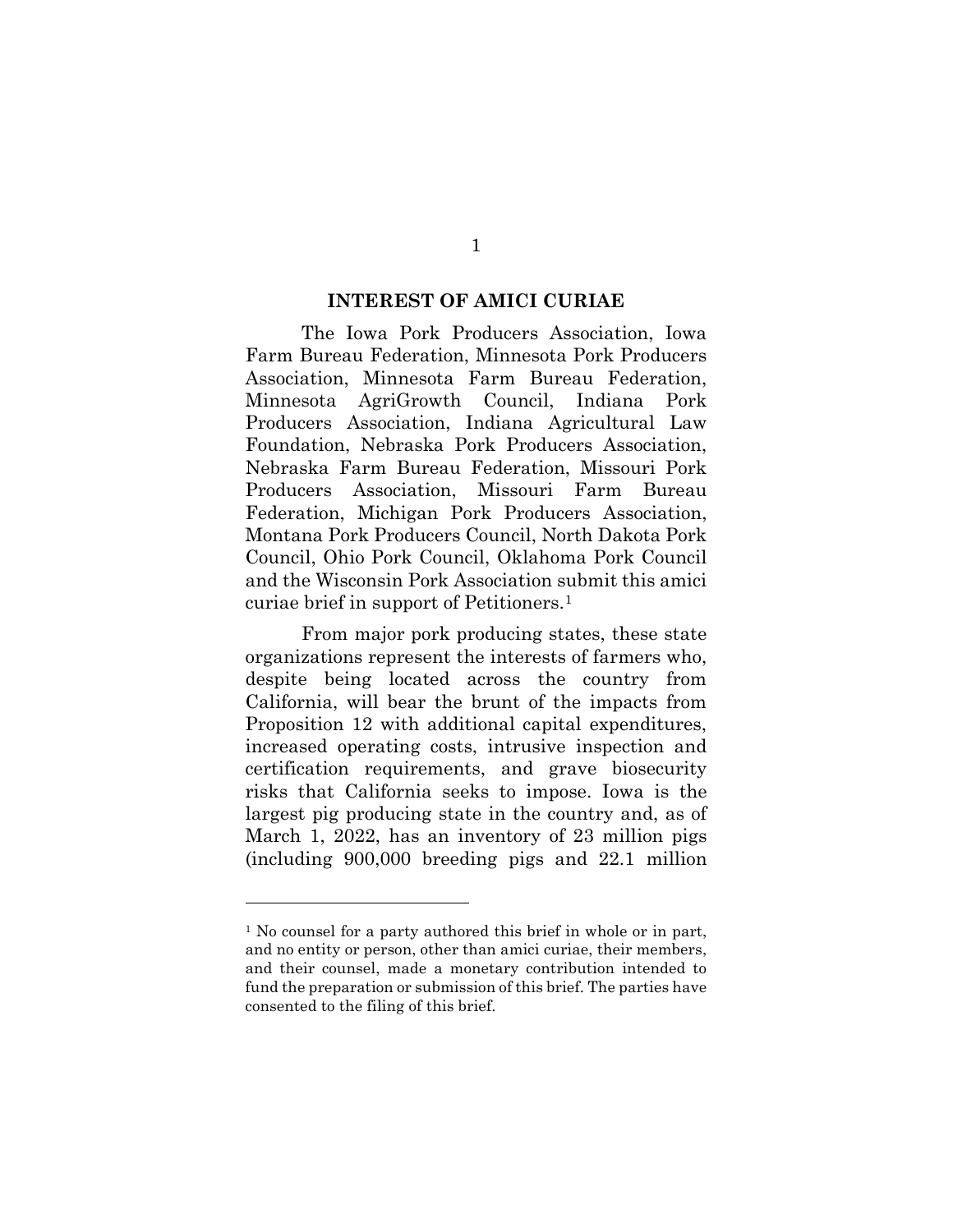market hogs), which is nearly one-third of the total swine herd in the United States. *See* USDA Nat'l Agric. Stat. Serv., Quarterly Hogs & Pigs 8 (March 30, 2022), https://bit.ly/3OkNCYa. Minnesota is the second largest pig producing state in the country with an inventory of 8.6 million pigs (including 530,000 breeding pigs and 8.07 million market hogs). *Id.* Similarly, Indiana is the fifth largest pig producer with 250,000 breeding pigs and 5.2 million total pigs in inventory, Nebraska is the sixth largest with 430,000 breeding pigs (3.6 million pigs total) and Missouri is the seventh largest with 420,000 breeding pigs (3.3 million pigs total) in inventory. *Id.* Ohio and Oklahoma are ranked eighth and ninth with a combined 660,000 breeding pigs and 4.7 million total pigs in inventory. *Id.*

These seventeen organizations are thus uniquely positioned to discuss the difficulties that their farmer-members will face as a result of California's implementation of Proposition 12.

The Iowa Pork Producers Association is a grassroots organization with more than 4,500 members across Iowa. The organization serves as a unified voice that represents the interests of Iowa's pork producers and promotes a sustainable, socially responsible, and globally competitive pork industry.

The Iowa Farm Bureau Federation is an independent, non-governmental, voluntary organization of farm families that was founded in 1918. The organization is the largest general farm organization in Iowa with more than 153,000 member families,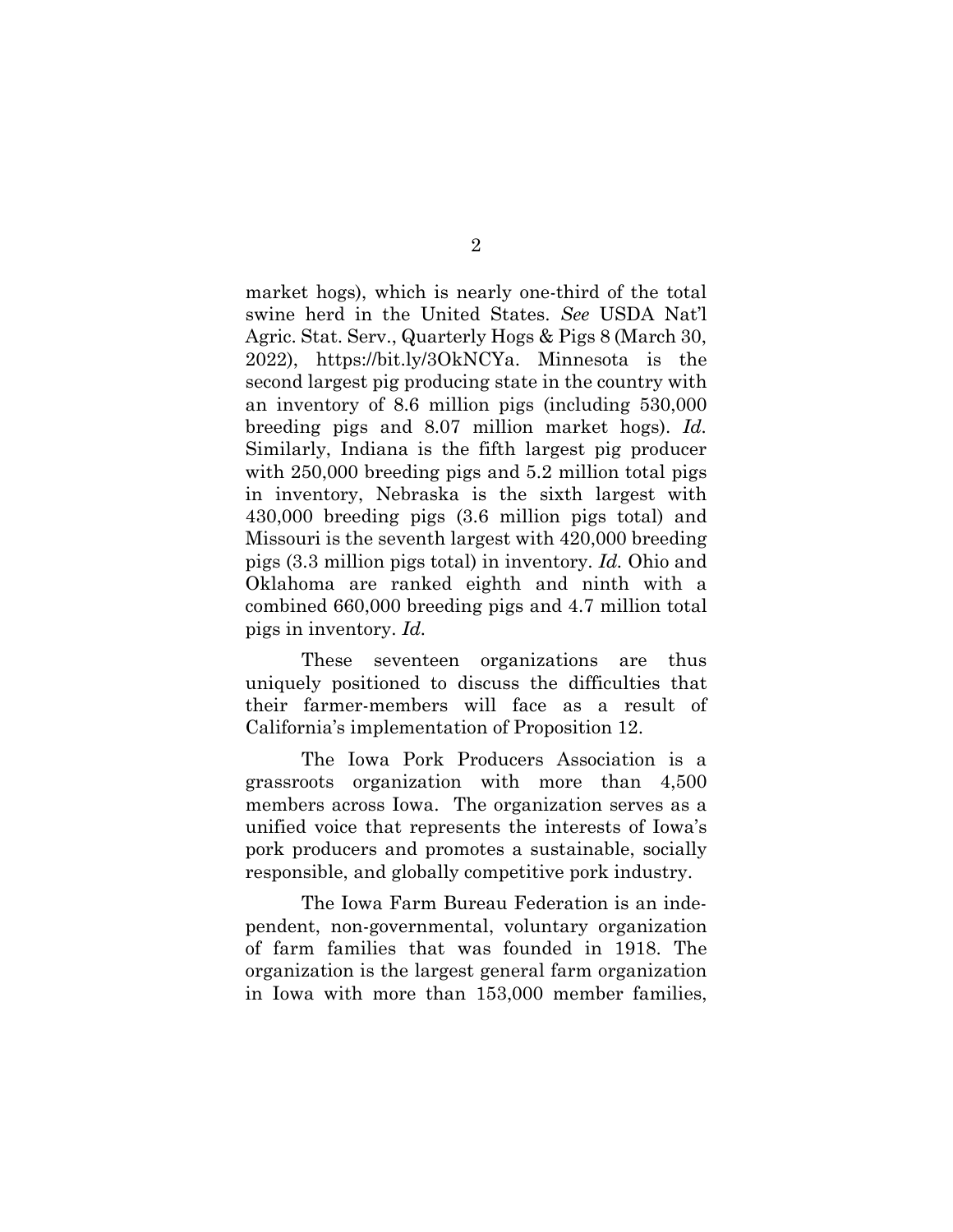which include farmers who raise pigs and farmers who grow feed for livestock.

The Minnesota Pork Producers Association celebrates the story and advocates to protect the interests of the state's pork producers. The organization is funded by voluntary contributions from more than 700 farmer-members who raise the majority of pigs produced in Minnesota and work to establish the pork industry as a responsible supplier of high-quality pork.

The Minnesota Farm Bureau Federation consists of 78 county farm bureaus with nearly 30,000 member families who are farmers, ranchers, and others who have an interest in the future of agriculture. The organization was formed in November 1919 and, for the past 102 years, has advocated on behalf of the beliefs and policies of its members to promote agriculture.

The Indiana Agricultural Law Foundation is a 501(c)(3) charitable organization established in 2005 by Indiana Farm Bureau, Inc. Throughout its existence, INAgLaw has effectively promoted a better understanding of legal issues facing Indiana agriculture through educational programming and support of precedent-setting litigation.

The Indiana Pork Producers Association's advocacy arm represents the policy interests of Indiana pork farmers who voluntarily join its membership.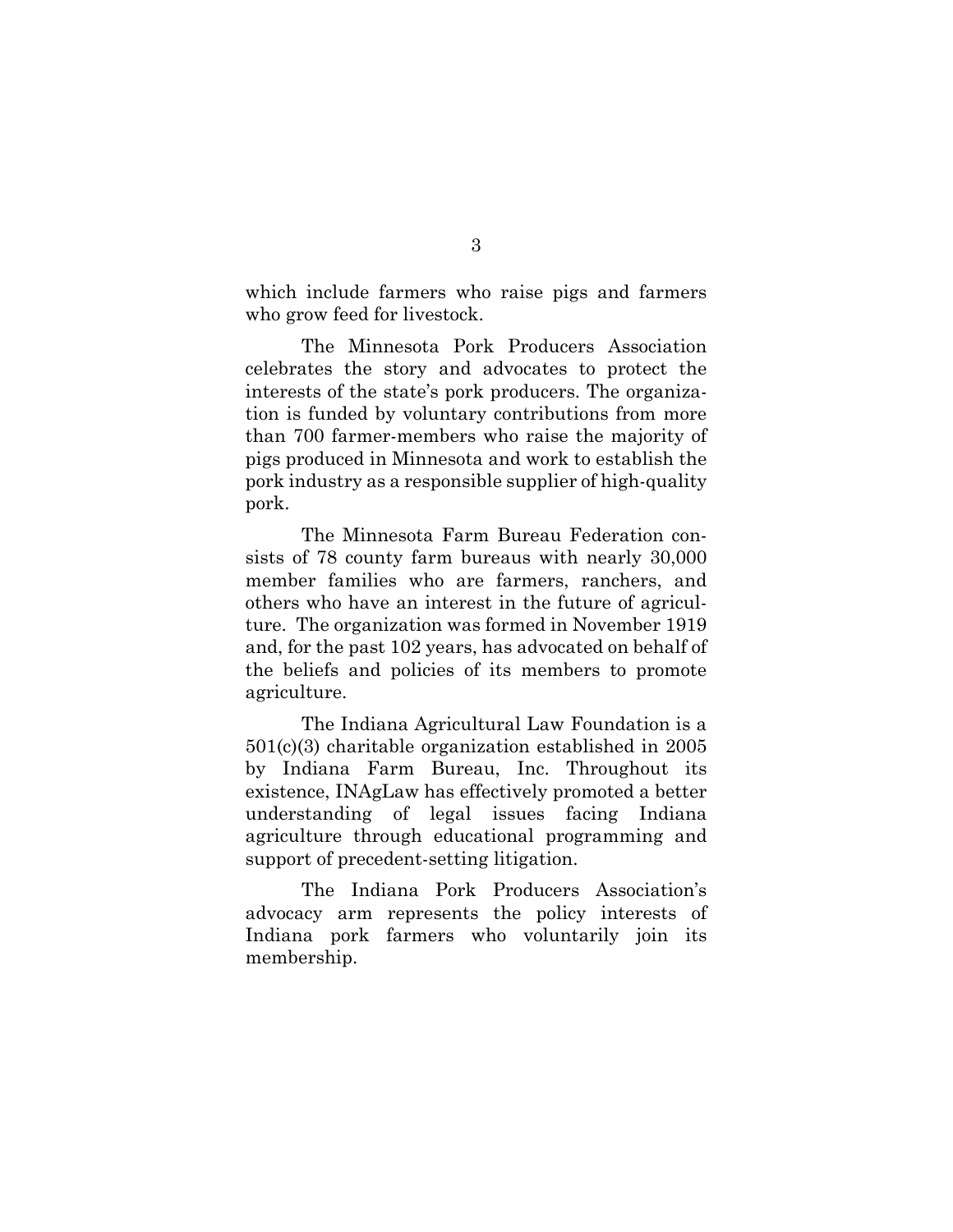The Michigan Pork Producers Association is an East Lansing-based commodity organization that administers producer-funded pork promotion, consumer information, and research programs, and monitors public policy activities affecting Michigan's 2,000 pork producers.

The Minnesota AgriGrowth Council is a nonprofit, nonpartisan, member association that champions long-term sustainability, competitiveness, and growth in Minnesota's agriculture and food industry. The organization has approximately 150 members (consisting of both individual persons and other organizations) that seeks to access opportunities and create common solutions to challenges facing our agri-food system.

The Missouri Farm Bureau Federation was founded in 1915 as the first state Farm Bureau in America and serves over 143,000 member families. Compliance with California Proposition 12 will force massive new costs and restrictions and limit our members' marketing options and opportunities.

The Missouri Pork Producers Association represents Missouri's Pork Industry through promotion, education, research, and public policy. We strive to ensure that our members and allied industry partners have the freedom to operate while enhancing their opportunities for success.

The Montana Pork Producers Council is a grassroots organization where approximately 98% of the hogs are produced by Hutterite Colonies. The organization serves as a unified voice that represents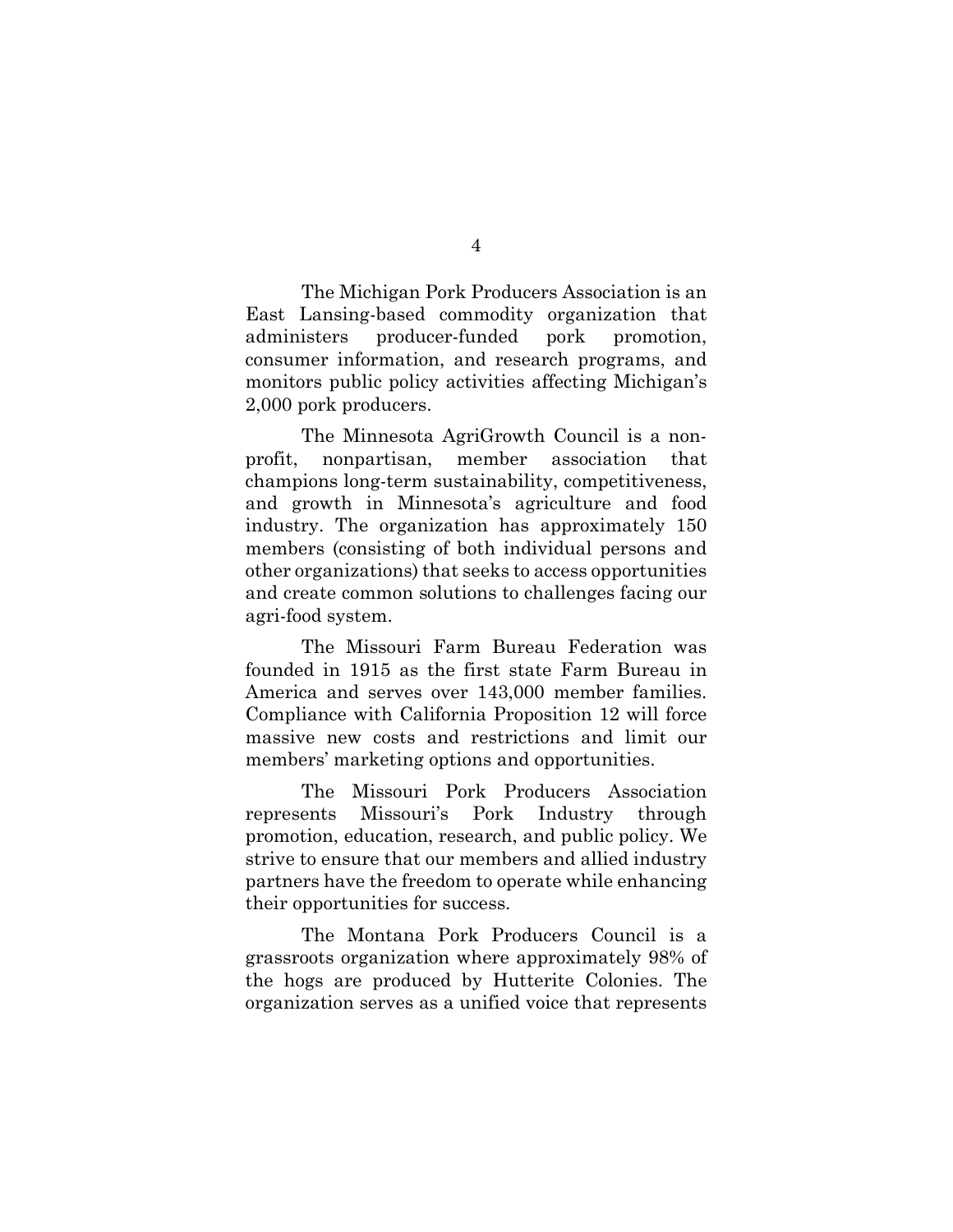the interests of Montana's pork producers and promotes a sustainable, socially responsible, and globally competitive pork industry.

The Nebraska Farm Bureau Federation is the state's largest general farm and ranch organization, representing more than 58,000 member families in every county in Nebraska. Its farm and ranch member families raise and grow every commodity produced in the state of Nebraska including but not limited to corn, cattle, soybeans, hogs, wheat, sorghum, poultry, hay, and produce.

The Nebraska Pork Producers Association is a grassroots, incorporated, non-profit organization established in 1961. The organization's vision is to ensure opportunities for success for Nebraska's producers of pork, regardless of size or production style, as well as the state's youth in the pork industry.

The North Dakota Pork Council represents the pig farmers of North Dakota and serves to promote the pork industry to consumers by establishing trusted relationships with its citizens.

The Ohio Pork Council is a grassroots organization representing the interests of more than 2,500 members raising pigs across Ohio. The organization works to promote a viable, sustainable, and socially responsible pork industry.

The Oklahoma Pork Council, a farmer-led organization, represents the interests of all Oklahoma pig farmers. The Oklahoma Pork Council promotes pork products, educates consumers about the pork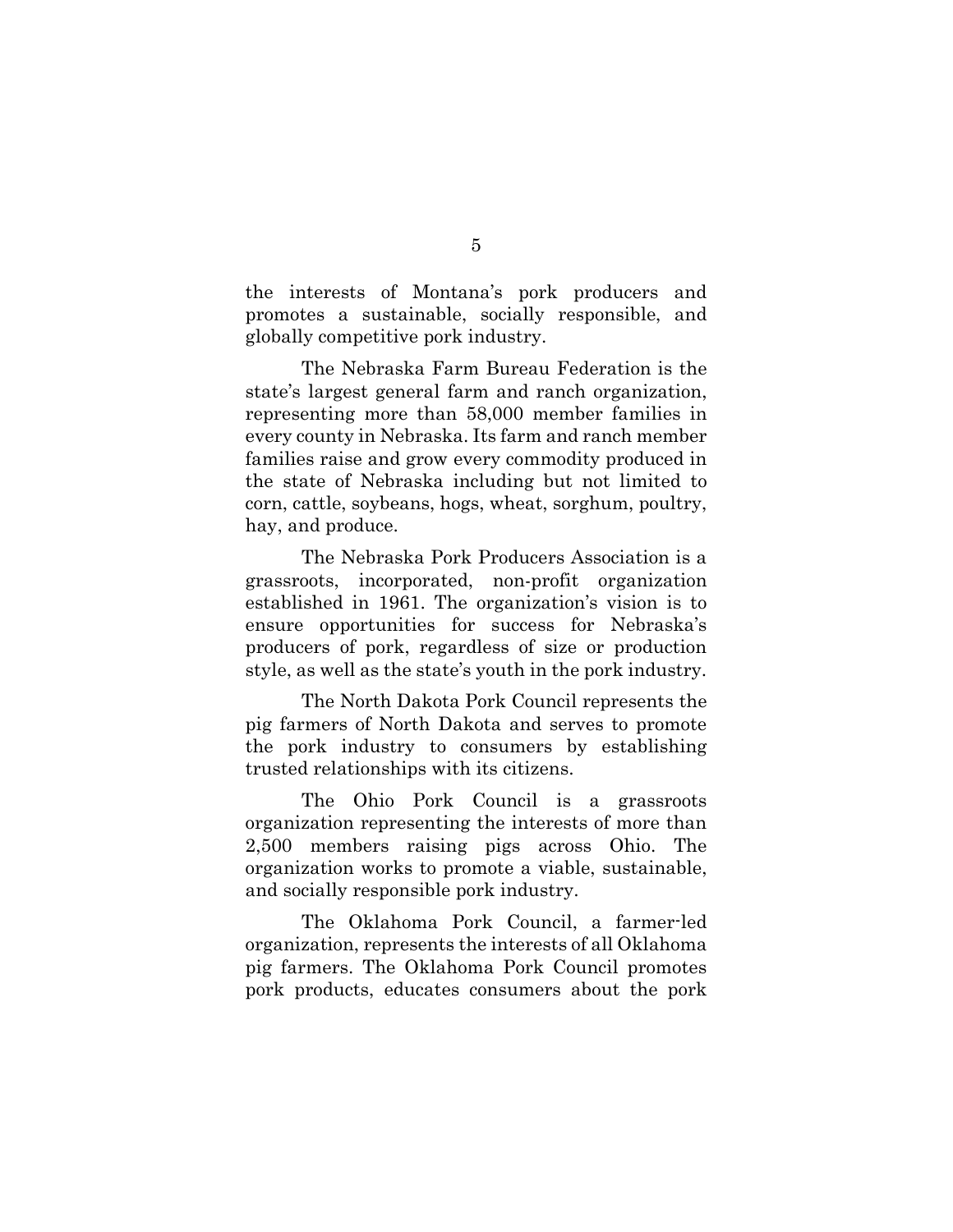industry, funds research, and advocates on behalf of our producers.

The Wisconsin Pork Association represents the state's pork industry with a commitment of enhancing the success of all sizes and types of production in the state. WPA continues to promote and protect the state's pork industry in order to ensure its success now and in the future.

#### **SUMMARY OF ARGUMENT**

This Court has a long history of applying the Commerce Clause of the United States Constitution to ensure free trade between the states. Although California's Proposition 12 may initially appear to regulate only the sale of whole pork meat within California, the practical impact of this law, and the regulations by which California proposes to implement this law, is to require pig farmers located in the states in the center of the country (and elsewhere throughout the world) to subject themselves to California's complex regulatory regime and inspection agents. The effects of this law will be felt across the entire pork supply chain, threatening our Nation's supply of safe and wholesome pork. California has unconstitutionally exceeded its state authority by regulating commercial transactions and business activity occurring entirely in other states.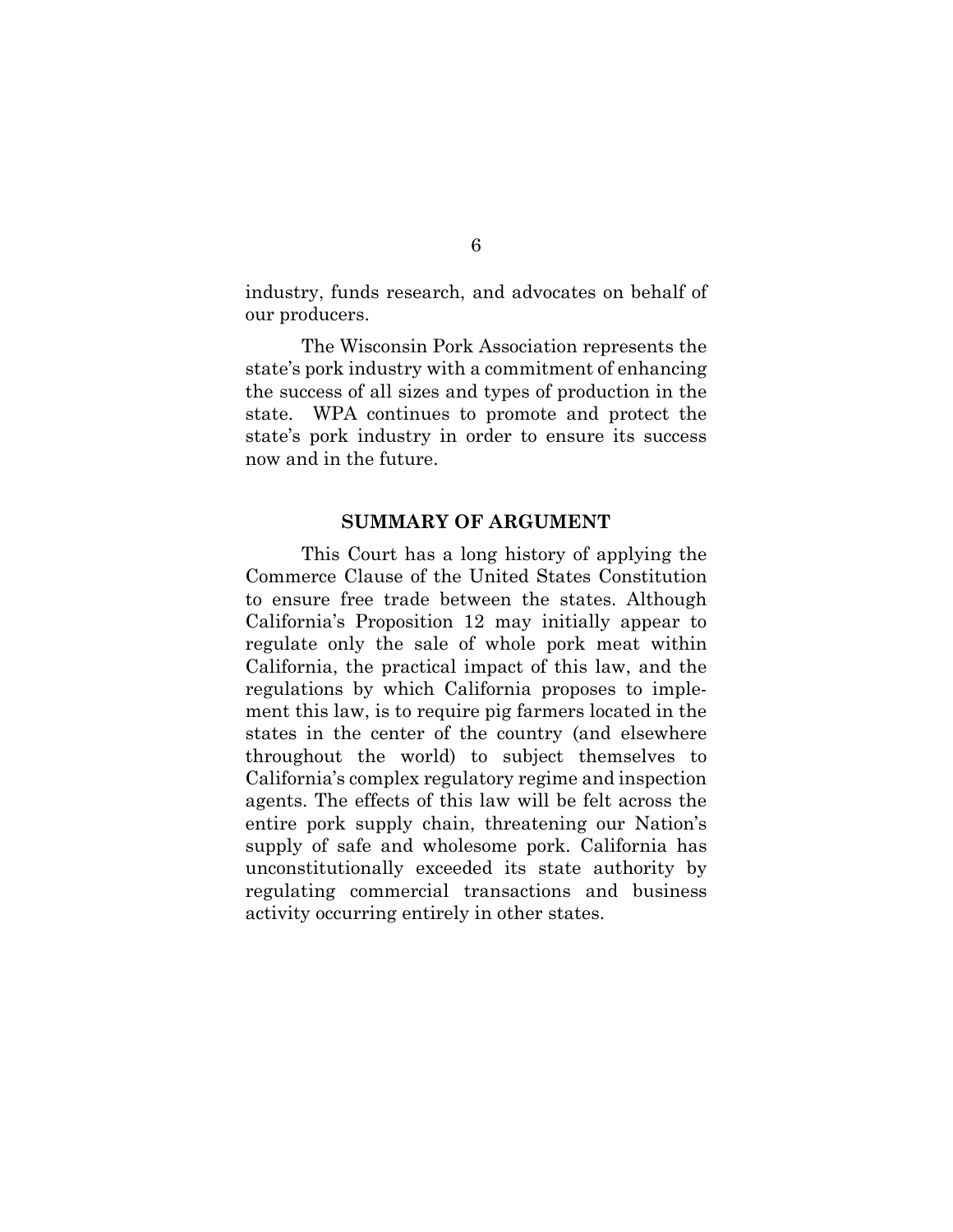#### **ARGUMENT**

Through Proposition 12 and the California Health and Safety Code, California regulates the housing of breeding pigs which are housed, fed, bred, and give birth to piglets outside of California within Amici's states. Whole pork meat sold in California is required to originate from a piglet that was born to a breeding pig which was housed in an enclosure providing a minimum of 24 square feet of usable floor space per breeding pig. *See* Cal. Health & Safety Code § 25991(e). The housing of the piglets which grow and eventually become whole pork meat is not regulated by the offending California laws.2 Instead, California regulates breeding pigs located in other states and countries and requires an accounting of the birthing sow's housing through every pound of pork marketed from its offspring. California's law greatly impacts farmers located in the amici states by restraining trade and business transactions occurring wholly outside the state of California.

The Commerce Clause of the United States Constitution was intended " 'to create an area of free trade among the several States,' " *Great Atl. & Pac. Tea Co. v. Cottrell*, 424 U.S. 366, 370 (1976) (quoting

<sup>2</sup> In contrast, the California law's regulation of veal and eggs is direct to the food products sold. Veal is the meat product from the regulated calves, and eggs are the direct product of the regulated laying hens. The regulation of housing for calves and laying hens does not extend to their offspring. The breeding pig regulations go a step farther and are enforced through their offspring. *See* Cal. Health & Safety Code § 25990.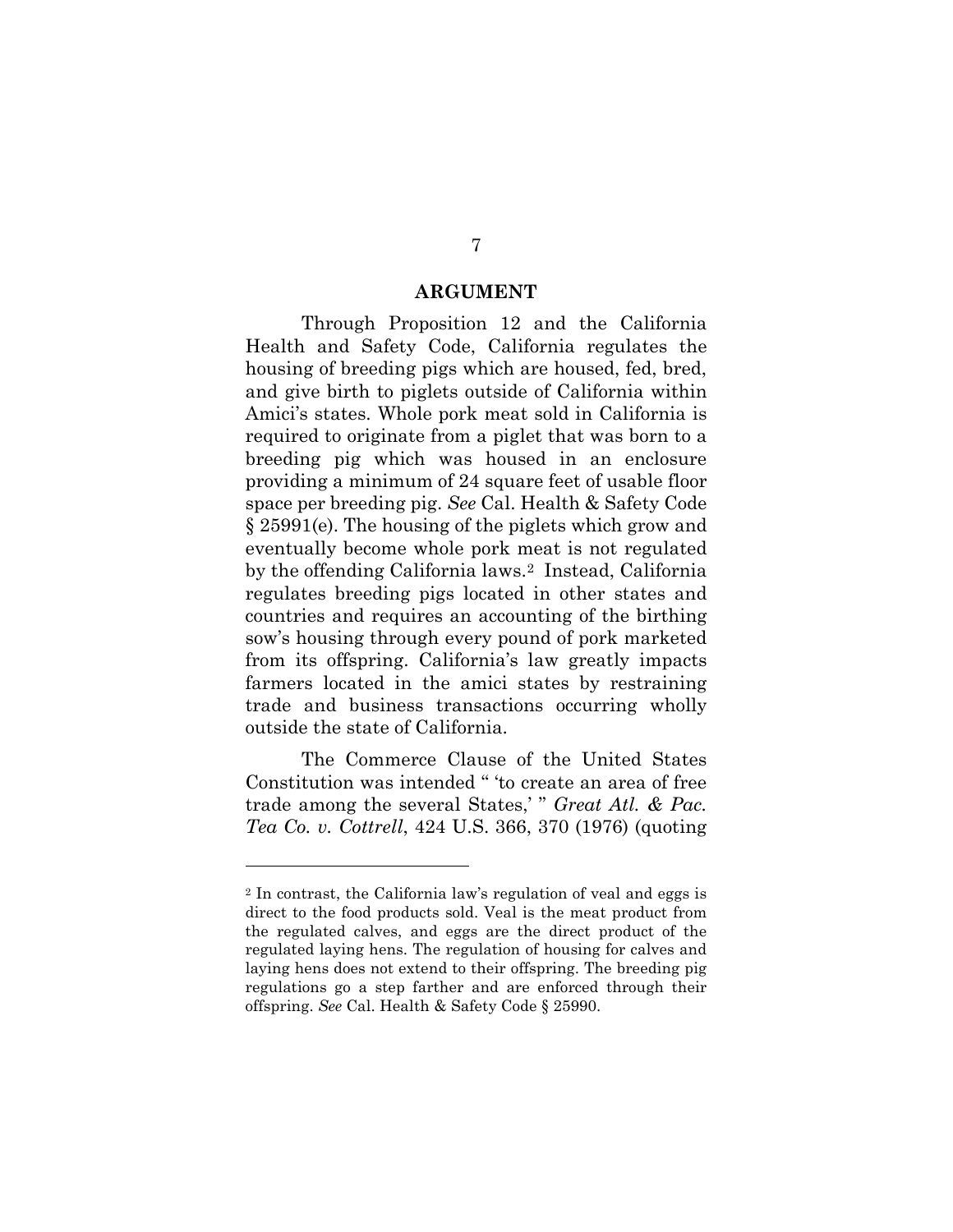*McLeod v. J. E. Dilworth Co.*, 322 U.S. 327, 330 (1944)); U.S. Const. art. I, § 8, cl. 3. "[I]n general Congress has left it to the courts to formulate the rules" to preserve "the free flow of interstate commerce." *South Dakota v. Wayfair, Inc.*, 138 S. Ct. 2080, 2090 (2018) (quoting *S. Pac. Co. v. Arizona ex rel. Sullivan,* 325 U.S. 761 (1945)). The amici organizations respectfully request that this court preserve the free flow of intrastate and interstate commerce in pigs, market hogs and pork products by invalidating Proposition 12 and the related California laws restricting the housing of breeding pigs.

The legal analyses of the important constitutional issues presented in this case are fully addressed in the Petitioners' submissions to this court. This submission will focus on the practical impacts of California's implementation of Proposition 12 on pork production throughout the Nation—and the substantial disruption it will cause to a critical component of our food supply—is significant.

## **A. California Extensively Regulates Commercial Transactions Involving Pigs that Occur Entirely Outside of California.**

On its face, the statutory language may appear to only regulate transactions involving whole pork meat that occur within California. Under the statute, a business owner or operator shall not knowingly engage in the sale of whole pork meat within the state that is the meat of a breeding swine or immediate offspring who was confined with less than 24 square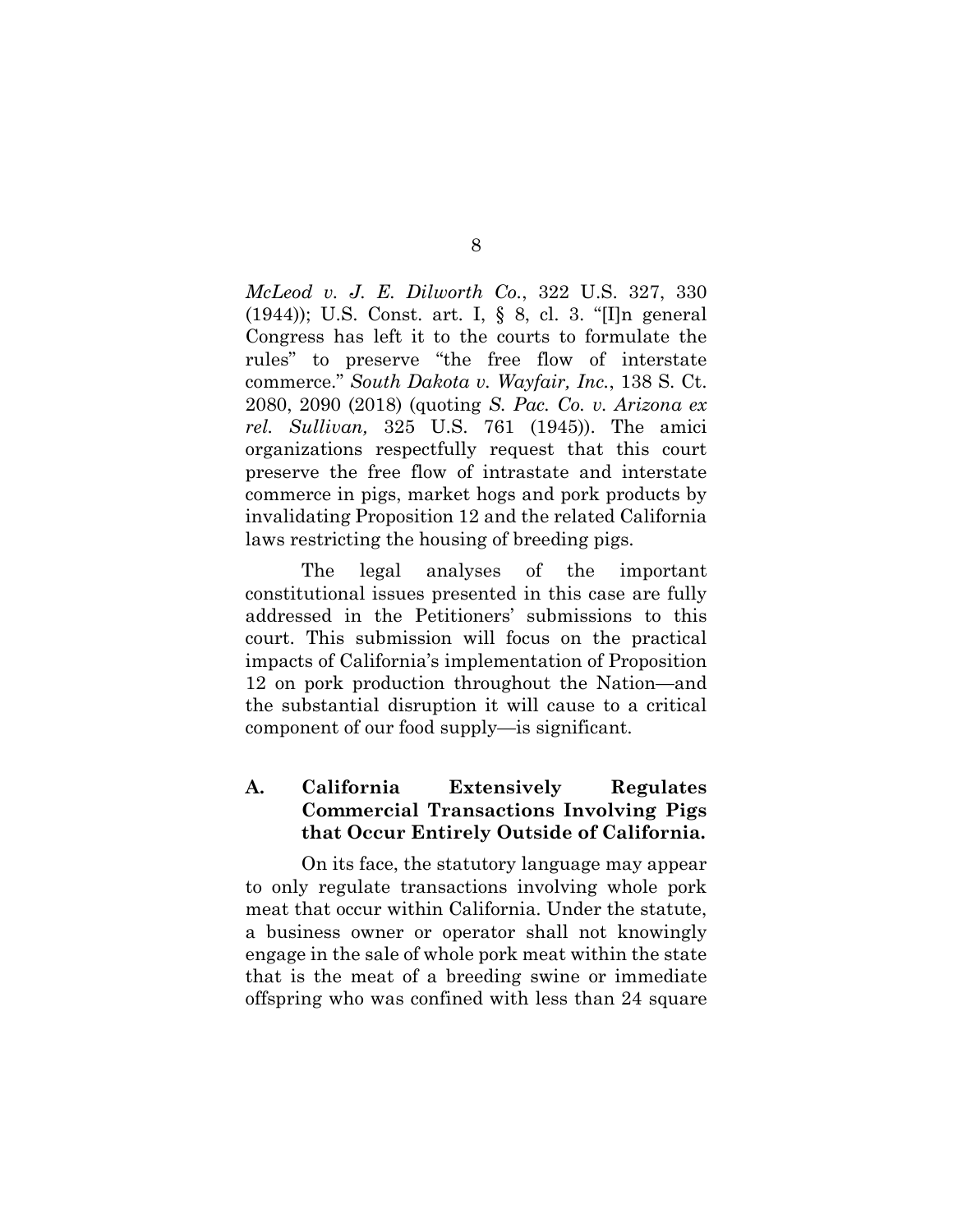feet of usable floorspace per pig. Cal. Health & Safety Code §§ 25990(b)(2), 25991(e)(3). But an examination of scope and practical effects in the context of raising pigs demonstrates that the statute and proposed regulations will impact farmers across the country in transactions occurring entirely outside of California.

> 1. Most pigs grown in the United States and the packers who process these animals into pork products are not located in California.

Understanding the practical effects of California's Proposition 12 begins with the general background of pig farming in the United States. Live feeder pigs or market hogs are predominantly sold as commodities under United States Department of Agriculture's grading standards. 7 C.F.R. § 54.1 et. seq.; USDA Agric. Mktg. Serv., Grades and Standards for Swine and Pork, https://bit.ly/3xrV4tG (last visited June 9, 2022). Pork marketed from the offspring of a breeding pig meeting Proposition 12's requirements is indistinguishable from a pork product marketed from the offspring of a breeding pig in non-compliant housing; and therefore, consumers would be unable to distinguish Proposition 12 compliant product absent a label. However, some vertically integrated companies sell branded products or custom products meeting their wholesale customer's specifications for preferential prices. And other farmers may sell pork products directly to consumers in local markets rather than the commodity market. Most pork products sold in the United States or exported to other countries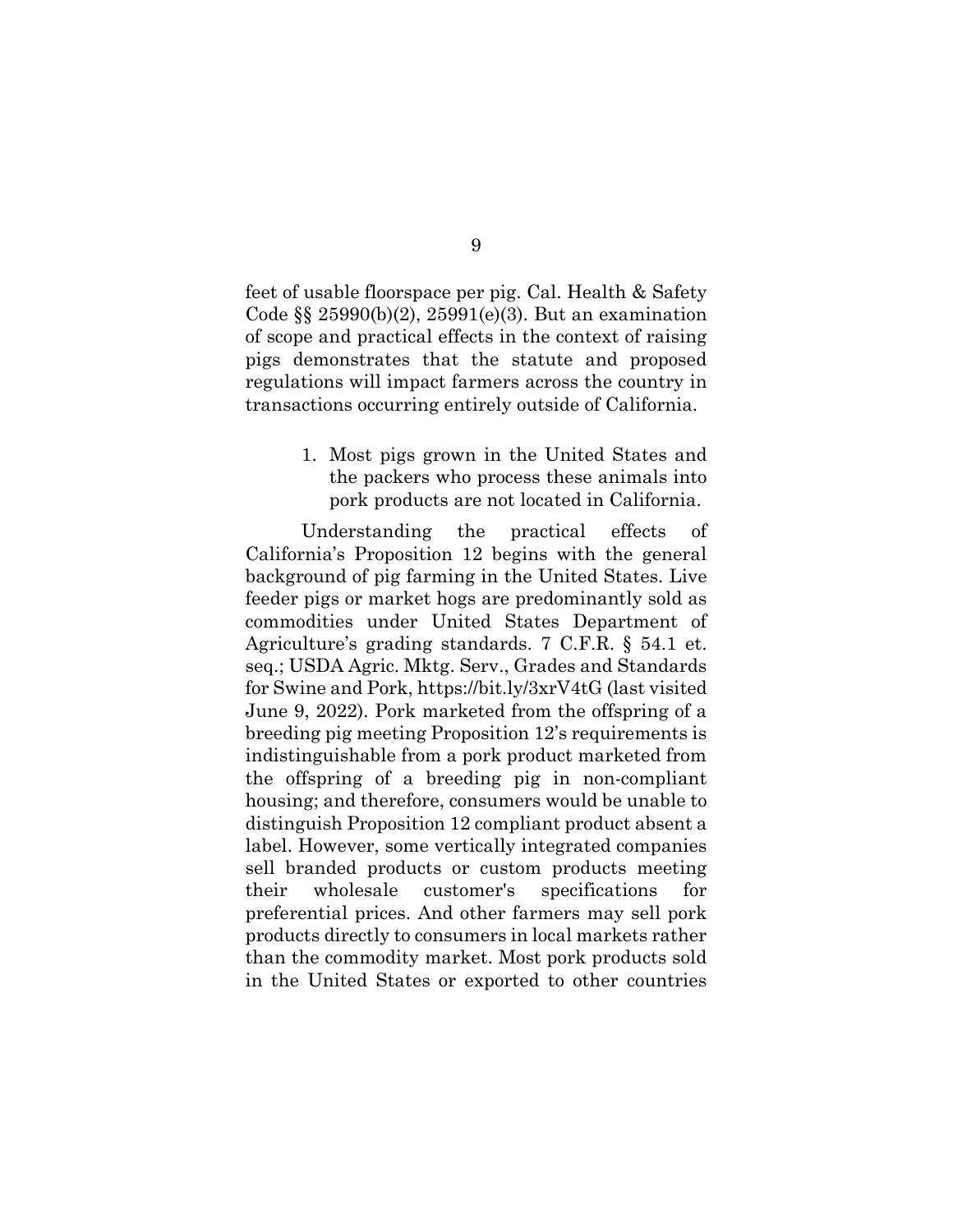develop through the supply chain as commodities rather than as special-order products.

Most pigs in the United States are raised in the Midwest with Iowa and Minnesota as the largest hog producing states based on current inventories. *See* Quarterly Hogs & Pigs, *supra* at 8. In contrast, California's total inventory of pigs as of December 1, 2021, was just 82,000. *See* USDA Nat'l Agric. Stat. Serv., Quick Stats (2021) https://quickstats.nass. usda.gov (search the Animals & Products sector, Livestock group, Hogs commodity, and Hogs – Inventory data item). The reason for this geographic distribution of pig production is quite simple. The Midwest is the largest producer in the world of the two primary components of pig feed – corn and soybeans. Feed costs, which account for approximately one-half of the cost of growing a market pig, are lower in this region than in other states. Further, most packers have also located their processing facilities in these same areas to be near the supply of finished market hogs to minimize transportation costs.

The transactions along the supply chain are usually related to the pig's production cycle. The biological cycle of a pig begins when a sow or gilt<sup>3</sup> is bred. After a gestation period of approximately 115 days, the sow will give birth to, or farrow, a litter of

<sup>&</sup>lt;sup>3</sup> A sow is a female pig that has previously had at least one litter of pigs, while a gilt is a female that has not yet had a litter of pigs. California uses the term "breeding pig" to describe a sow or a gilt over six months old.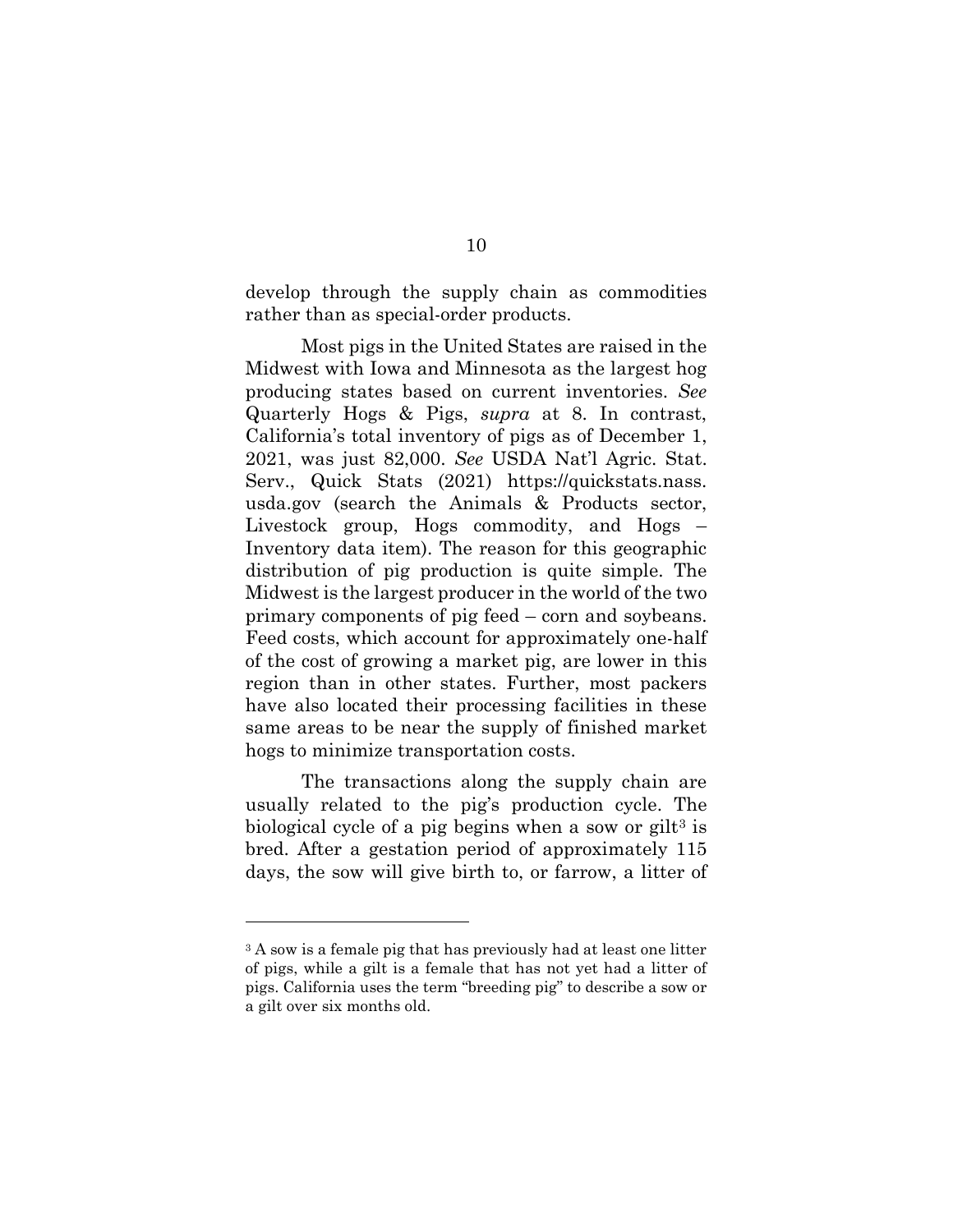piglets with ten to fourteen piglets in each litter. The piglets are weaned approximately three weeks after they are born, after which they may be referred to as "weaned pigs" or "nursery pigs." In most cases, 4 the pigs will be raised until they are ready for market. In the meantime, the sow that farrowed the piglets will come into heat again approximately five days after the piglets are weaned and may be re-bred at that time. A typical breeding sow will farrow approximately two litters per year.

After the pigs are weaned, the growing period of a market pig generally lasts approximately 22 to 24 weeks (approximately 26 weeks from birth) and may be divided into two phases: (i) a nursery phase begins when the pigs are weaned and continues until they reach approximately 40 to 60 pounds (usually between six and ten weeks after birth), after which the pigs may be referred to as "feeder pigs" or "finishing pigs"; and (ii) a finishing phase that continues until the pigs reach market weight (which can vary significantly but is generally around 240 to 300 pounds).

Historically, pig farming occurred mostly on small, diversified farms that grew crops and raised multiple species of livestock—these farmers typically had a small number of breeding pigs they would breed and raise the offspring produced from birth until they were ready to market (referred to as a farrow-to-finish

<sup>4</sup> Some weaned pigs may be raised to maturity and kept for future breeding.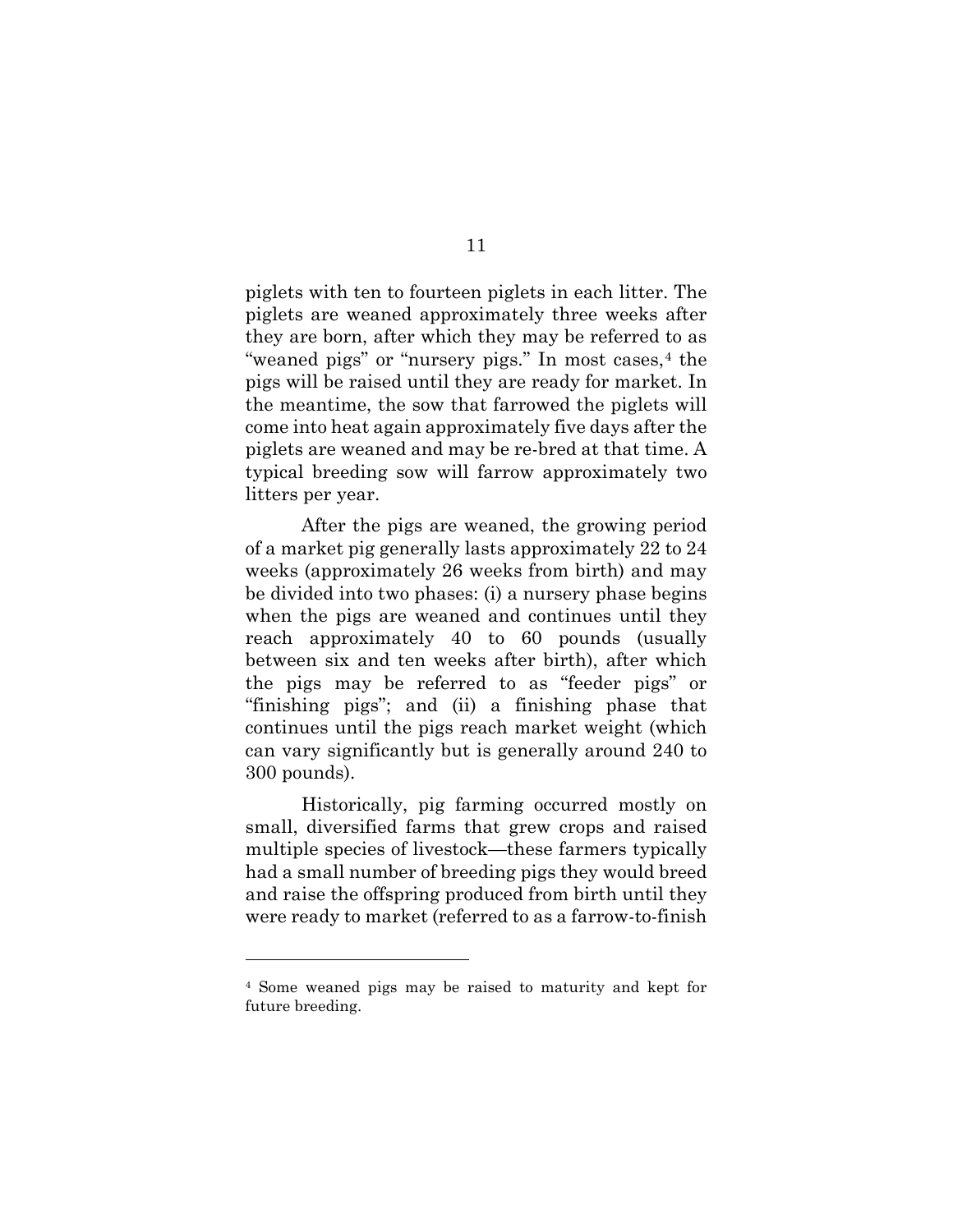operation). Over the last 40 years, however, pig production in the United States has shifted dramatically to meet consumer demands. Today, most pigs are raised on farms that specialize in one phase of production. For example, most breeding pigs are housed in gestation and farrowing facilities. After new pigs are weaned, they are moved from the sow farm to a nursery barn, and eventually moved again to a finishing barn, at different locations where they are housed with a group of other pigs that are approximately the same age and size.5 This specialization and grouping of similar animals allows pig farmers to feed specialized rations and provide specialized care that improves animal welfare and meat quality, maximizes efficient use of land and feed, reduces input costs, prevents or mitigates disease outbreaks, and improves the environmental sustainability of the farm.

Most pig farmers continue to operate independent farms that are generally smaller and operate a single phase of the production cycle. According to the 2017 Agricultural Census, 58,180 independent pig farmers had 24.9 million pigs in inventory. Nat'l Agric. Stat. Serv., 2017 Census of Agriculture: U.S. National Level Data Table 23, https://bit.ly/3Ohi4Cl (last visited June 12, 2022). Depending on the farmer's specialty, an independent farmer may own

<sup>5</sup> In some cases, the nursery and finishing phases may be combined at a single farm, which is often referred to as a weanto-finish operation.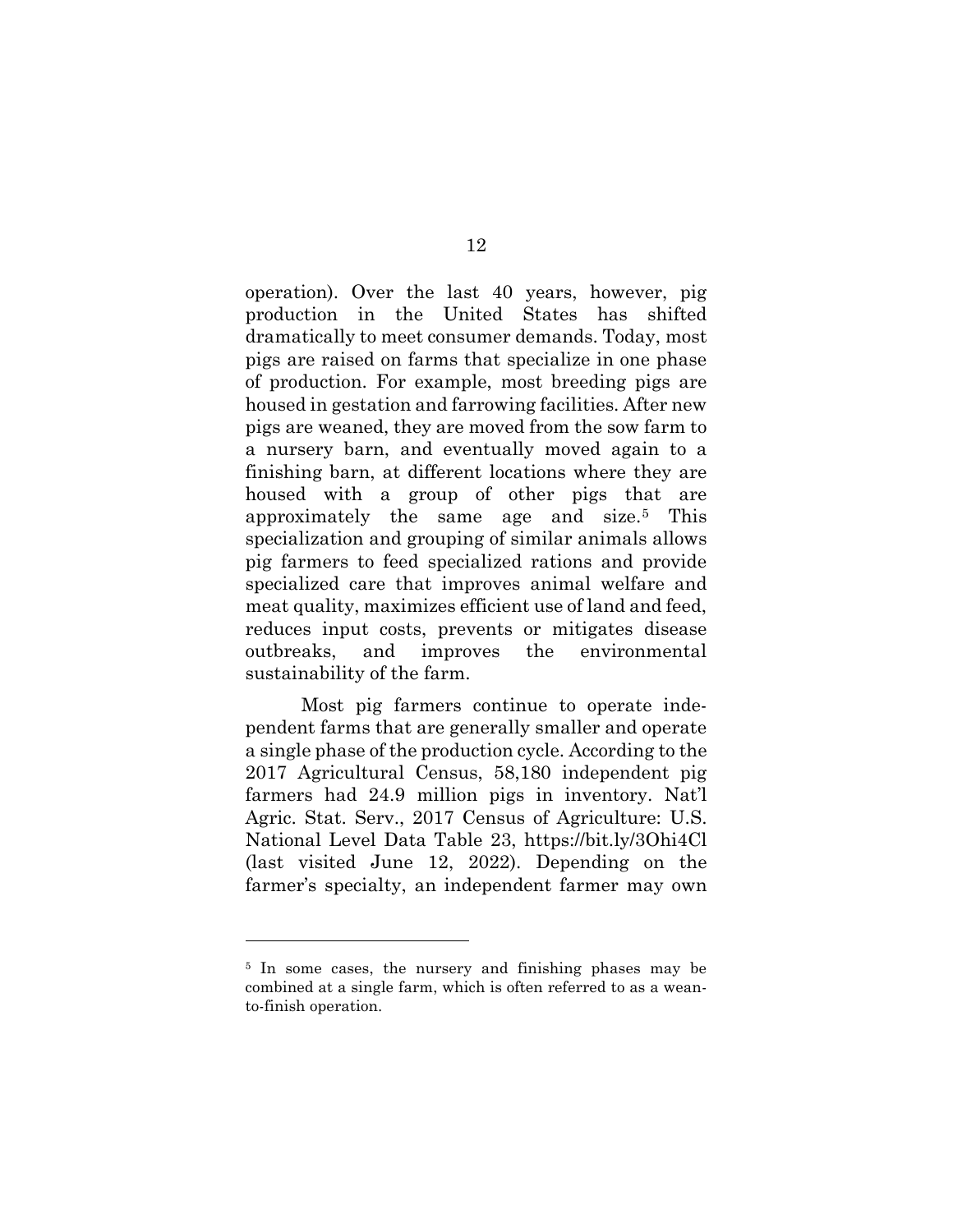and operate a breeding pig farm, a pig nursery farm, a farm that finishes the pigs to market weight or a combination of these phases of production. The Ag Census tracks six different configurations for pig farms. *Id.* Pigs at these different stages of production are bought and sold by independent pig farms on the open market to fill the pig inventory on their farm. A piglet born on a breeding pig farm may be bought and sold two to three times before it is eventually sold to a packer to be processed into pork. These transactions occur near the locations of the pigs or between the major pork producing states – not in California.

 Some pig farmers use a vertically integrated production model in which the farmer will typically own one or more sow farms and will contract with other farmers to provide nursery and finishing barns and labor to care for the pigs. Under this model, the farmer will own the pigs from the time they are born until they are marketed and sold to a packer to be processed into pork. According to the 2017 Agricultural Census, there were 8,259 contractors and contract growers with 47.5 million hogs in inventory. *Id.* Integrated production models generally involve larger numbers of sows and pigs. Pigs are transferred between farms and pigs from more than one sow farm may be combined with pigs from another sow farm for care and housing in a nursery or finishing barn. These transactions between the pig owner and the farmers taking care of the pigs also occur where most pigs are located – outside of California.

13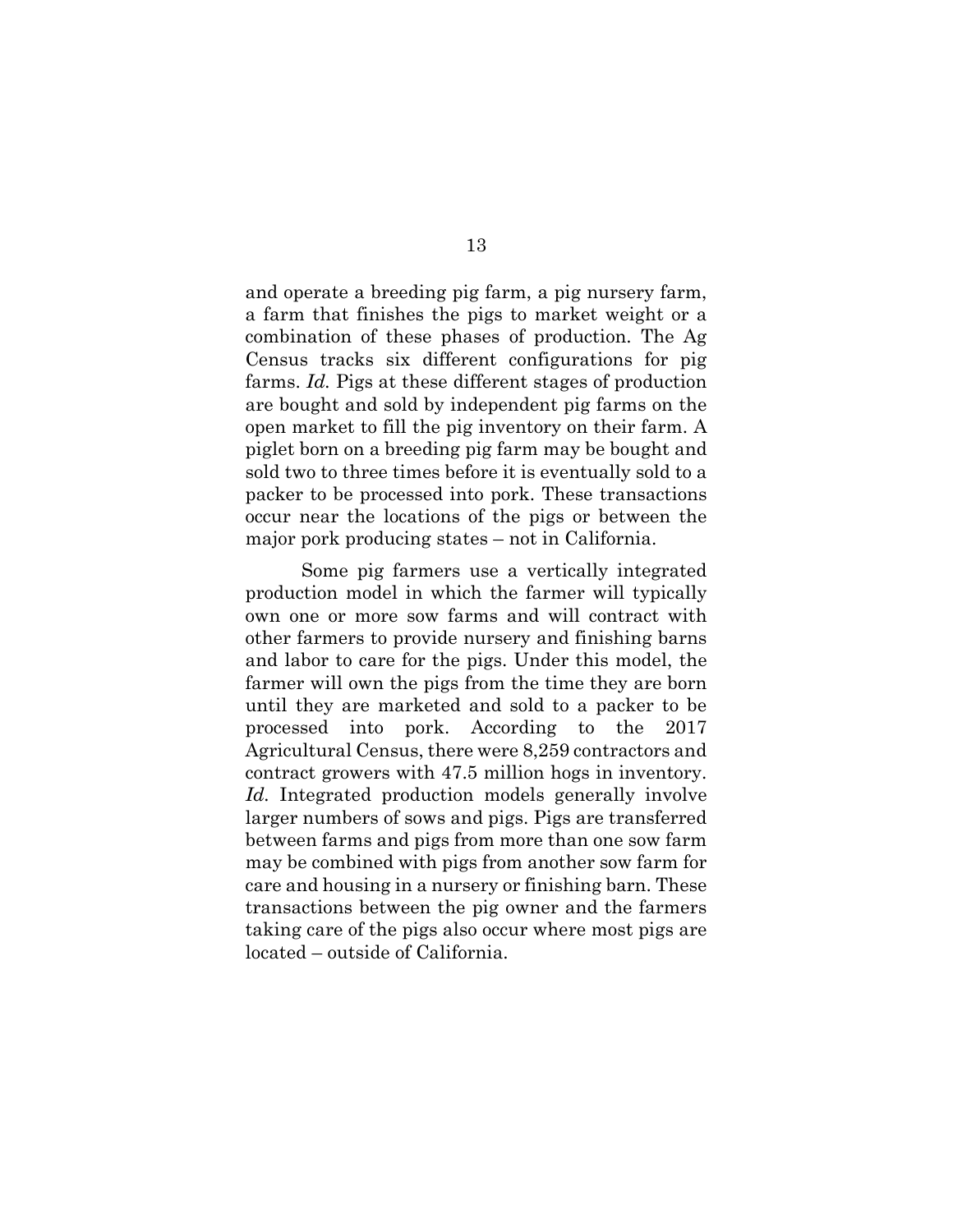Smaller independent pig farmers could be excluded from the market entirely or be required to condition their purchase of weaned or feeder pigs on certification of compliance with California's laws. In other words, the practical effect of California's implementation of Proposition 12 is to burden intrastate (in other states), interstate and international commerce involving the sale of live pigs entirely outside of California's jurisdiction.

> 2. California Proposition 12 requirements are not limited to whole pork meat sold in California but also regulate live animal sales and breeding pig housing outside of California.

Thus, although Proposition 12 ostensibly regulates only the sale of pork in California, its requirements for housing a breeding pig impact the entire supply chain because of the requirement it be traced from the sow to each piglet and then to each package of pork meat, such as bacon, ham, roast, or pork chops, sold in California. To comply with the law, retailers and wholesalers who purchase pork for resale in California will necessarily require the packers who process and package such pork (virtually all of whom are located outside of California) to provide written certification that the pork complies with Proposition 12's requirements. *See* Cal. Health & Safety Code § 25993.1.

To meet these demands, the packers, in turn, will be required to demand certification from the pig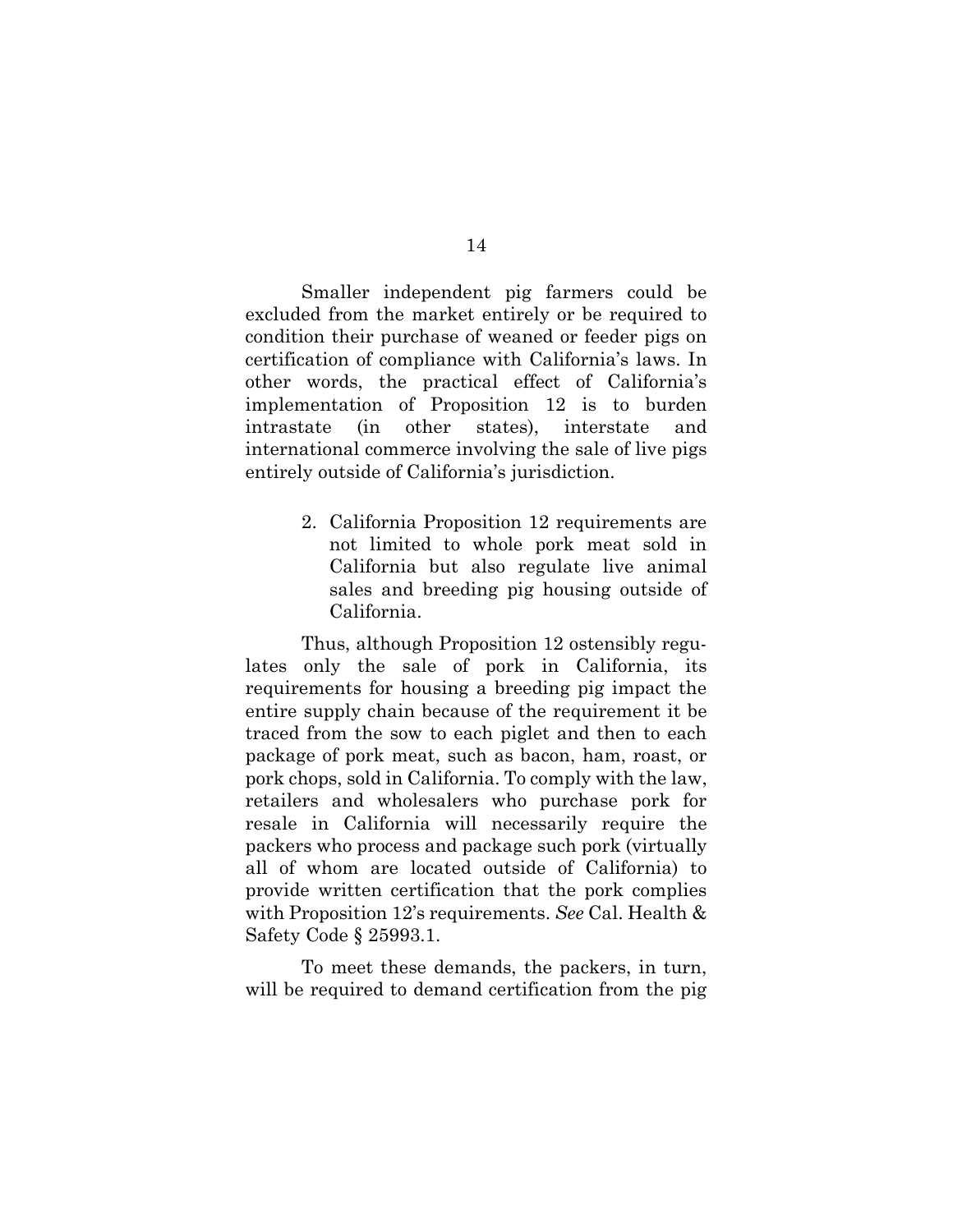farmers who sell market hogs. The sale of live market hogs by pig farmers to packers almost certainly occurs outside of California since almost all pigs are raised outside of California and almost all the processors are located outside of California. And this requirement will move across the supply chain to the feeder pigs or weaned pigs purchased to fill the finishing barns until the sow farm, required to be certified by the state of California or its agents, is reached.

Implementation of California's Proposition 12 through the regulations proposed by the California Department of Food and Agriculture clarify its intent to regulate pig farming outside of California.6 The proposed regulations require all pork distributors7 in California, and "any out-of-state pork distributors selling whole pork meat into California for purposes of human food use in the state," to register each facility annually with the California Department of Food and Agriculture. Animal Confinement Proposed

<sup>6</sup> Proposition 12 directed that "[t]he Department of Food and Agriculture and the State Department of Public Health shall jointly promulgate rules and regulations for the implementation of this act by September 1, 2019." Cal. Health & Safety Code § 25993(a) (emphasis added). Almost three years after the deadline, the state still has not promulgated final regulations for the implementation of the law.

<sup>7</sup> The proposed regulations define a "pork distributor" as "a person or facility engaged in the business of commercial sales or distribution of whole pork meat (as a pork producer or otherwise) to an end-user in California." Animal Confinement Proposed Second Modified Text § 1322 (June 9, 2022), https://bit.ly/3NVjToG.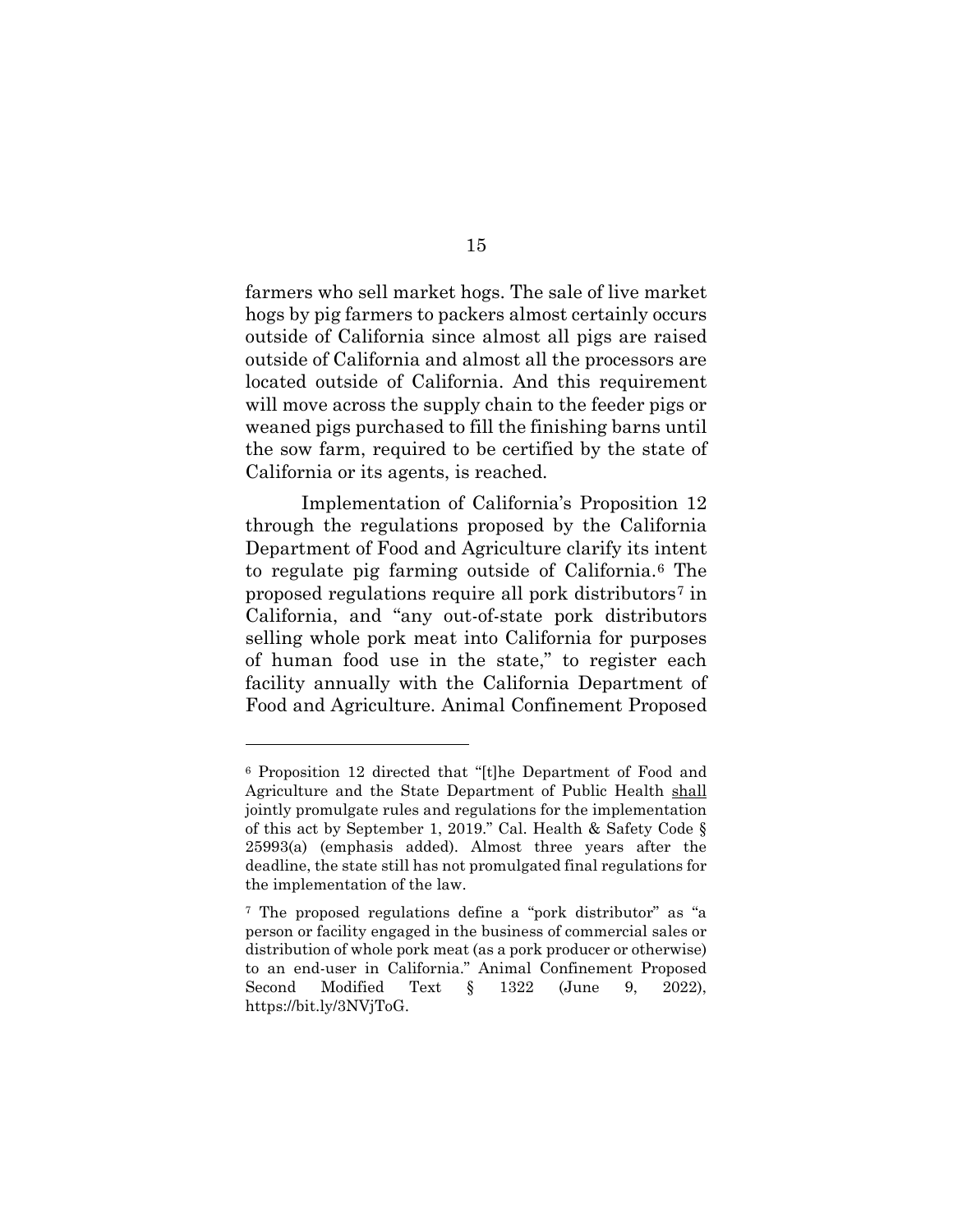Second Modified Text § 1322 (June 9, 2022), https://bit.ly/3NVjToG. Every pork distributor agrees as a condition of registration to provide the department or its agent with access to each facility and its business records for inspection and audit even if such facility is located outside of California. *Id.* at § 1322.3(b).

As another condition of such registration, a pork distributor must maintain records that are "sufficient for purposes of an audit trail" that "document in a traceable manner" that pork sold in California is compliant pork. *Id.* at § 1322.5. An "audit trail," in turn, requires documentation that pork sold in California be "from pork producers that hold a valid certification as a certified operation issued pursuant to Article 5 of this Chapter." *Id.* at § 1322. Thus, the proposed regulations effectively require that pork producers (defined as pig farmers who operate breeding pig farms) be certified by the State of California, regardless of where they are located, if the processor who eventually receives the market hog to process into pork, sells any whole pork meat to a retailer or wholesaler for resale in California.

To obtain certification, a pork producer must file an application with the State of California and subject themselves to onerous recordkeeping requirements (including all production records and records of all sales of hogs) and submit their farms, offices, and records for annual inspections by an agent of California. *Id.* at §§ 1326.1, 1326.2. In addition to the required annual inspections, the California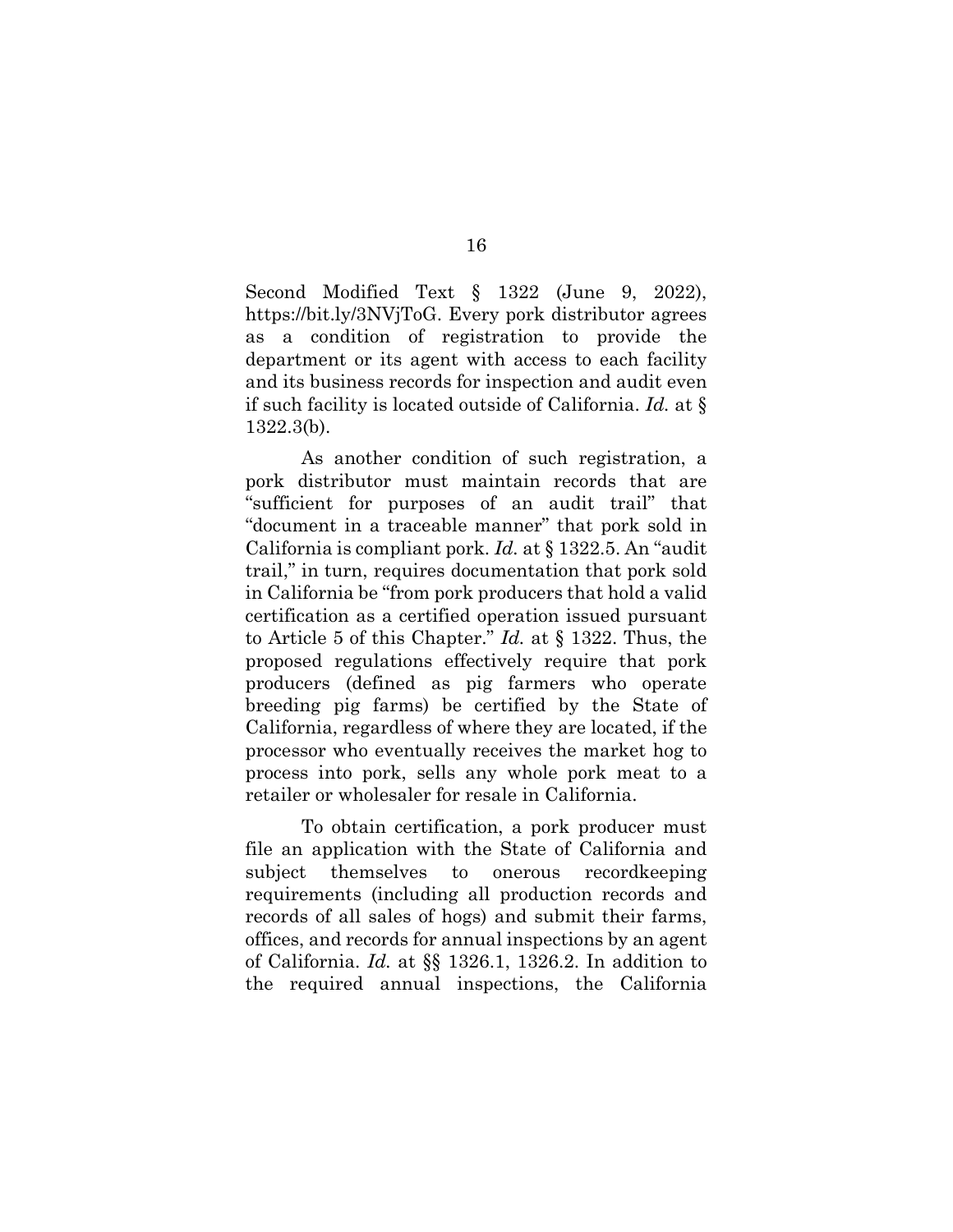Department of Food and Agriculture "may require that additional inspections be performed by an accredited certifying agent or the Department." *Id.* at § 1326.5(a)(2). In other words, Proposition 12 requires hog farmers who own and operate breeding pig farms to submit information about their operation to the State of California and allow any person designated by the state to travel to and enter their farms (whether those farms are located in the Midwest, Canada, or anywhere else) to inspect their operations and records. It is difficult to conceive of a more direct or intrusive regulation of activities occurring entirely outside of California's jurisdictional boundaries.

> 3. Currently available traceability methods for commodity pork production are insufficient to create the required audit trail from each pork cut to the specific breeding pig.

The traceability of pigs in the United States has largely been for purposes of animal disease prevention and medical records from birth until the animal is marketed, but the techniques are not infallible. California law requires each cut of whole pork meat to be traced to "a breeding pig" that was housed with 24 square feet of floor space. Notably, the law does not provide for tracing groups of offspring derived from a group of breeding pigs. It requires individual tracing.

Pig farmers employ several methods to track their animals for the prevention of animal disease and keeping animal health records. These methods may include ear notches, ear tags, tattoos or brands, or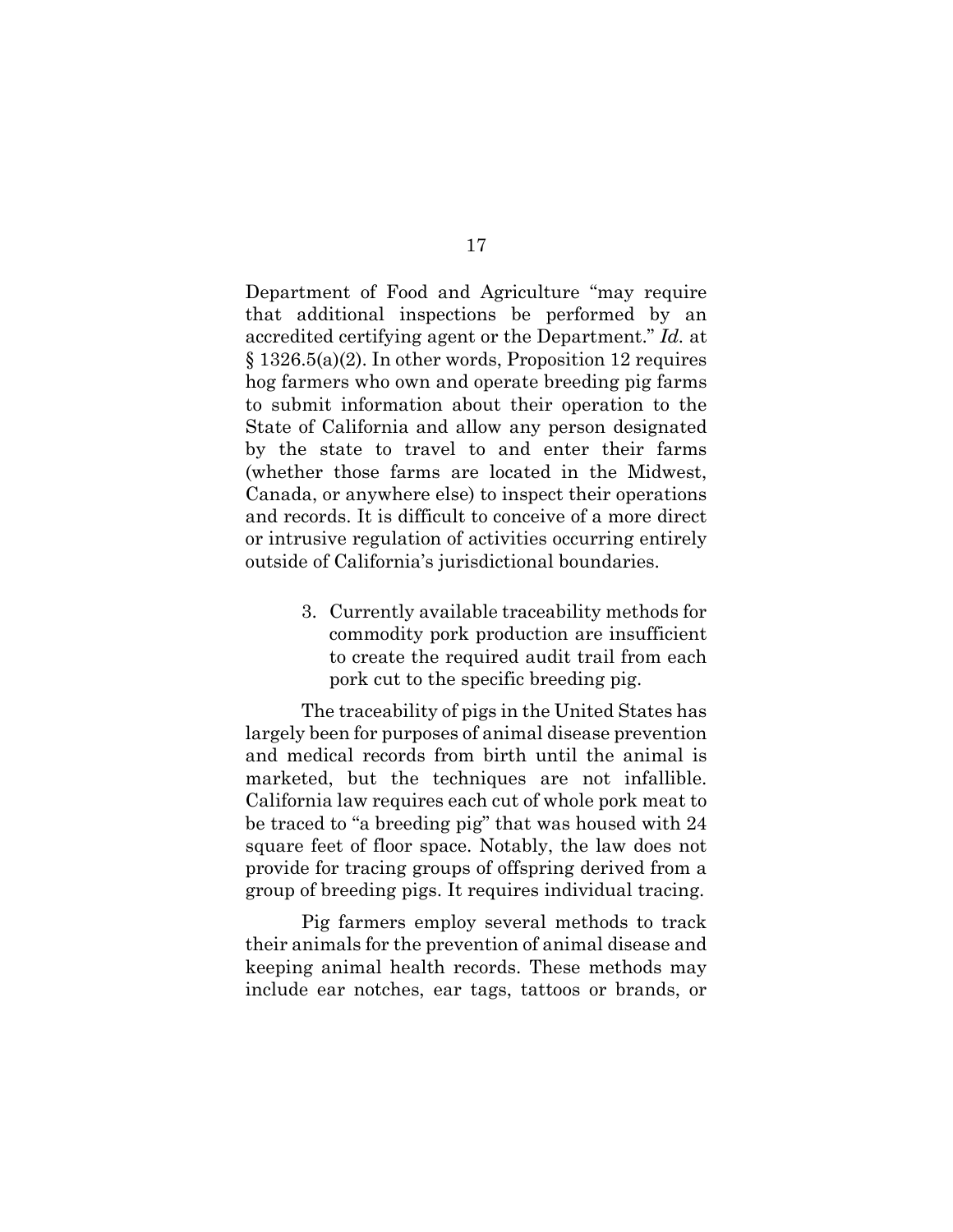electronic identification tags. They are geared toward tracking an animal from birth to market weight, but they are not foolproof. For example, ear tags or electronic tags can fall off and be lost. Tattoos and brands can fade or rub off and can be difficult to detect. Additionally, all these methods fail to provide traceability for individual cuts of pork after an animal is marketed and processed into pork products.

The federal Animal Plant and Health Inspection Service (APHIS) regulates the interstate sale and transport of live swine to prevent the spread of animal disease. 9 C.F.R. § 71.19. Pigs are to be individually identified while in interstate commerce if they are commingled with pigs from another source, unloaded at a livestock market, transferred to a new owner, or arrive at the new designation in interstate commerce. *Id.* Pigs that are part of an integrated pig production system that do not change owners are not required to be individually identified. *Id.* Neither are a group of pigs required to be individually identified if they are being transported in interstate commerce to a packer. *Id.* Current federal traceability requirements only apply to the interstate sale or transport of live pigs. Federal regulations do not extend to in-state sales or transport of live pigs, or to the resulting pork products, all of which are common within the amici states. In contrast to the federal regulations, California proposes to regulate live breeding pigs located in other states which are not in interstate commerce through recordkeeping, audits, certification, and inspection requirements.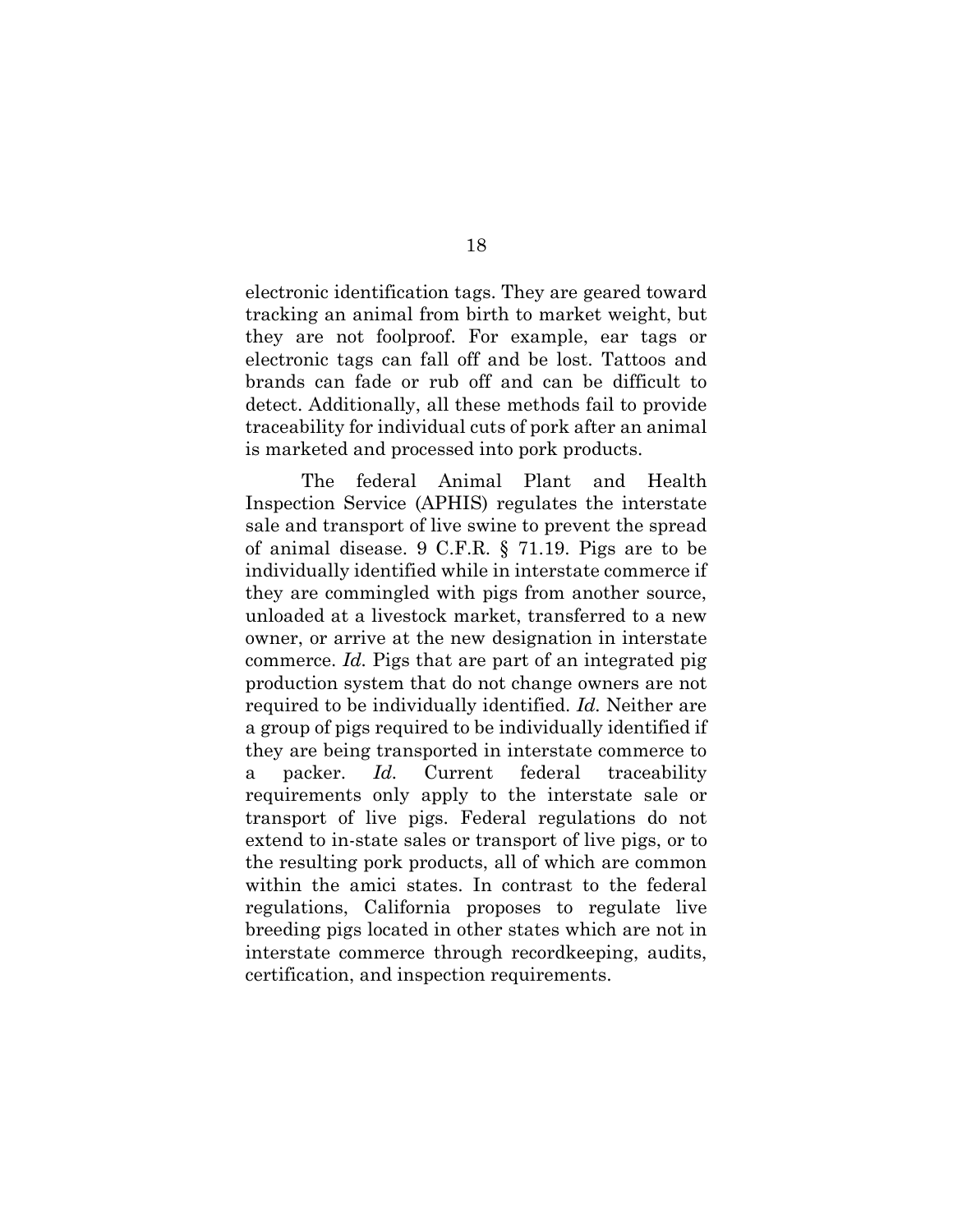It is not practically possible within the current pork production processes to trace a single package of bacon, or any other pork cut, back to the specific sow who gave birth to the pig unless a pig is individually processed, and its pork cuts segregated during storage and distribution. Packers efficiently process thousands of carcasses daily in assembly line fashion to supply our nation and export trading partners with affordable, safe, and wholesome pork protein products. Tagging or stamping each piece after a cut as each animal is processed into hundreds of different cuts is not practical and risks introducing adulterants into the food supply. DNA testing of each of the hundreds of pork cuts for the genetic connection to the breeding pig is theoretically possible, but it is time consuming and costly. *See,* Gary Smith, et.al., *Post Slaughter Traceability,* 80 Meat Sci. 66-74 (Sept. 2008). Access to the comparison genetic information by California regulators, meat processors or distributors may also be limited by patents and proprietary business information. Additionally, pork from separate animals are often combined to meet the packaging quantity or weight requirements of the customer.

Traceability of meat can be done through single carcass processing, such as in very small local processing businesses, but not at the volumes and processing speeds necessary to serve the California market. *Id.* During processing, a single market pig is turned into as many as 150 parts, which would also have to be segregated from non-compliant pork after processing while being transported and stored prior to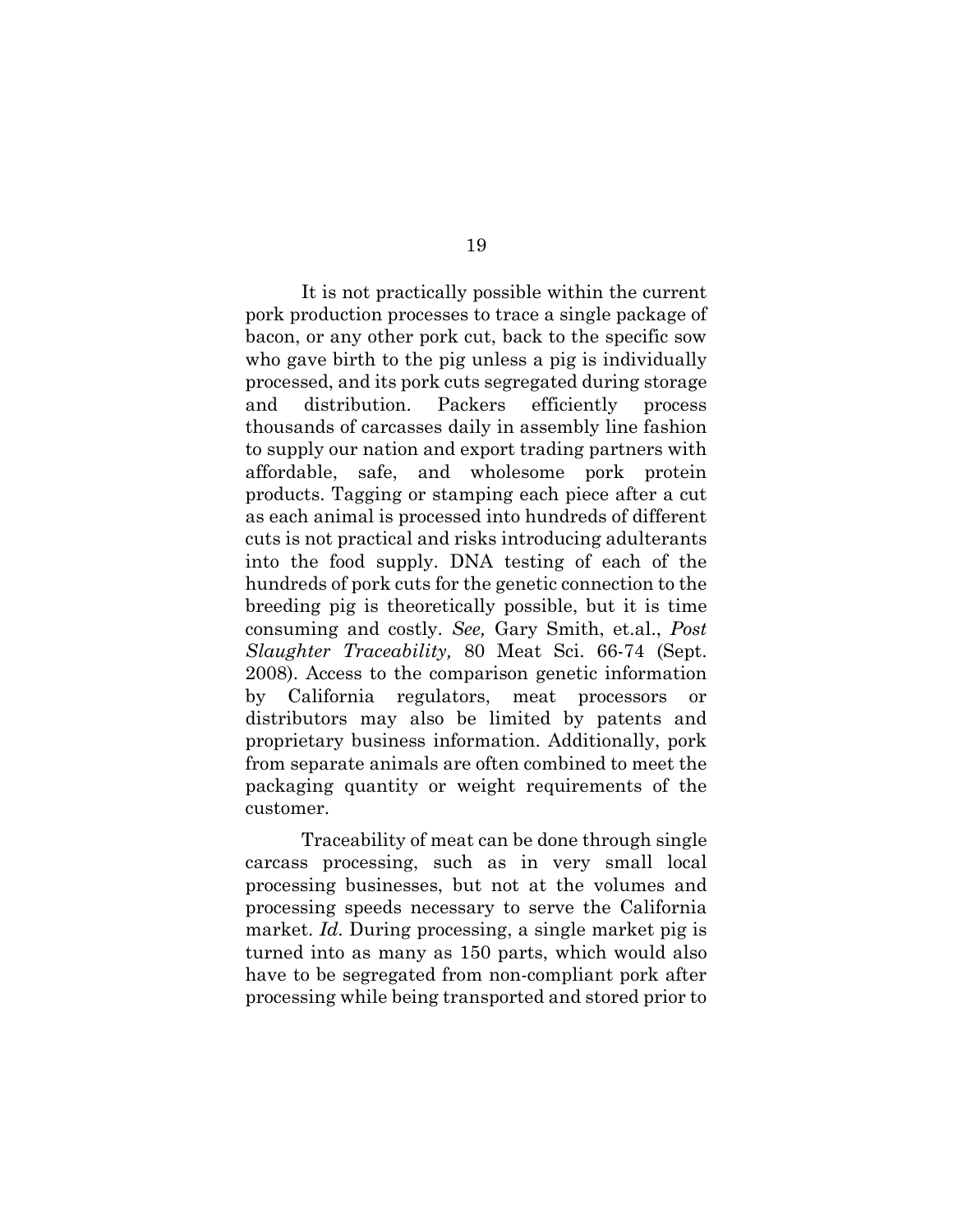sale. *See Traceability for the Pork Industry: Challenges and Opportunities,* Pork Info Gateway (June 3, 2006), https://bit.ly/ 39qRkR7.

Large groups of Proposition 12 compliant pigs could be segregated as a group if the packer is paid a premium by a customer to close its plant or certain processing lines to other pig farmers. This scenario most often occurs with large vertically integrated farms for specific customers with branded products. However, even in this scenario, the pork products would be traced as a group to the group of breeding pigs. Each individual pork product would not be identified as coming from a particular pig who was born from a specific breeding pig meeting the requisite housing requirement. "Individual pig traceability and 100 percent identification of each pound of pork back to the live animal is much more difficult to manage and may not be practical at this time in the USA." *Id.* Inefficiencies exist as the processing areas are shut down and cleared ahead to allow for segregation of the Proposition 12 compliant animals. Additionally, certification of groups of animals does not seem to meet the requirements of the proposed regulations, which requires traceability to "a breeding pig" rather than a group of breeding pigs. *See* Animal Confinement Proposed Second Modified Text §§ 1322, 1322.1, 1322.8, and 1324.1 (June 9, 2022), https://bit.ly/3NVjToG.

When the plant's capacity is bought out or dedicated, the market is disrupted as no other pig farmer can sell their pigs for processing during the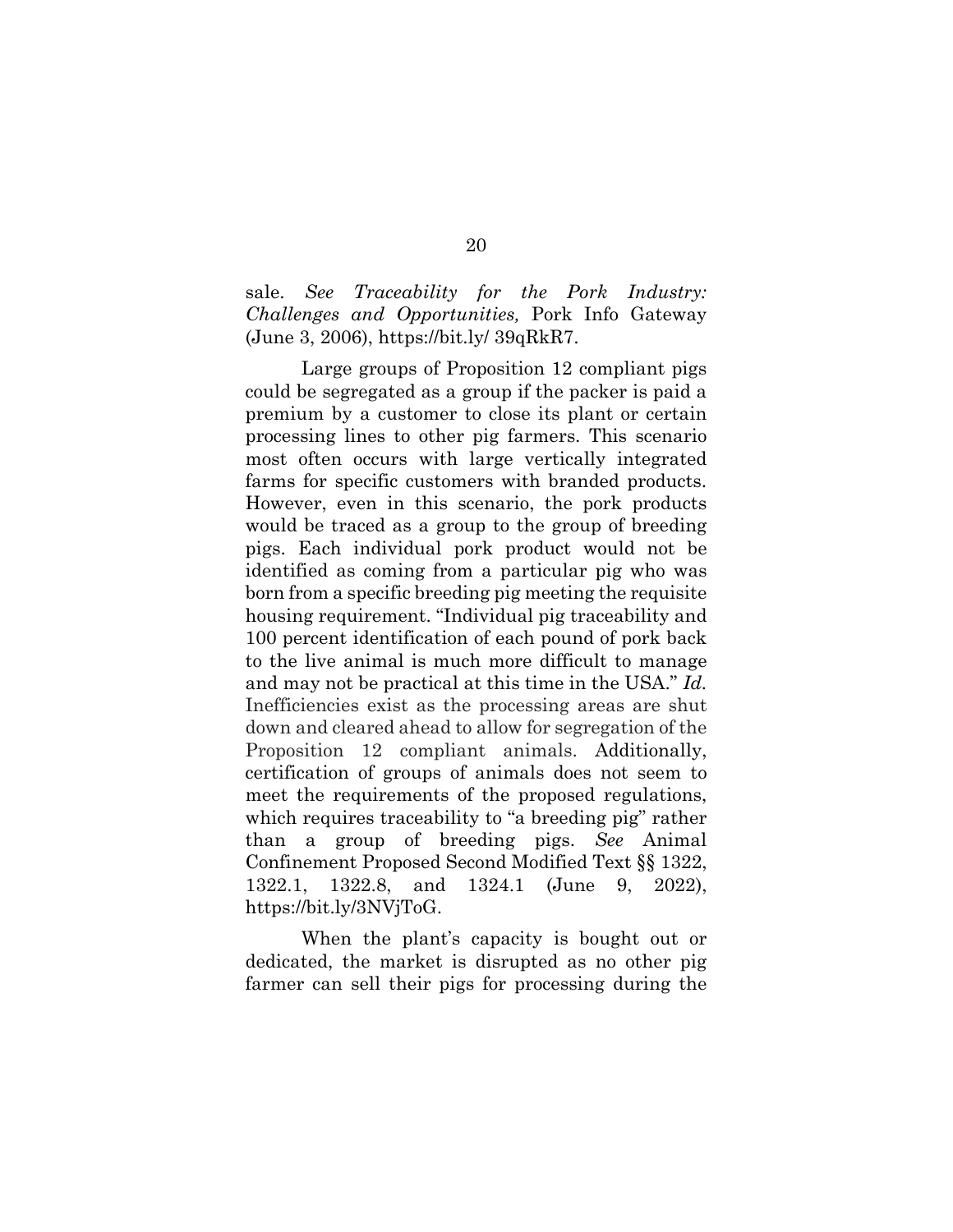shutdown. "Non-compliant farms lose because their market becomes smaller as the covered pork market separates out, which results in a price decrease of noncovered pork." Hanbin Lee et. al, *Economics of Mandates on Farm Practices: Lessons from California's Proposition 12 Regulations on Pork Sold in California* Agric. and Applied Econ. Ass'n (2021). California's law puts the tens of thousands of independent U.S. pig farmers in the disadvantageous position of making a choice between borrowing more money to remodel or expand to make their facilities compliant (making their farms less financially stable with no corresponding human health, animal welfare or environmental benefits) or foregoing eligibility for selling in the California market and being paid less for their pork (affecting their ability to service their current debt).

## **B. The Implementation of California's Proposition 12 Will Force Many Small, Independent Pig Farmers to Exit and Further Concentrate the Pork Supply Chain.**

The effect of these regulations will be catastrophic for small, independent pig farmers. Because of their size, pig farmers who operate small, independent sow farms that sell weaned pigs on the open market are less likely to have access to the millions of dollars in additional capital necessary to remodel existing facilities or build new facilities to comply with the requirements of Proposition 12. Dr. Steve Meyer estimates that pig farmers in the United States will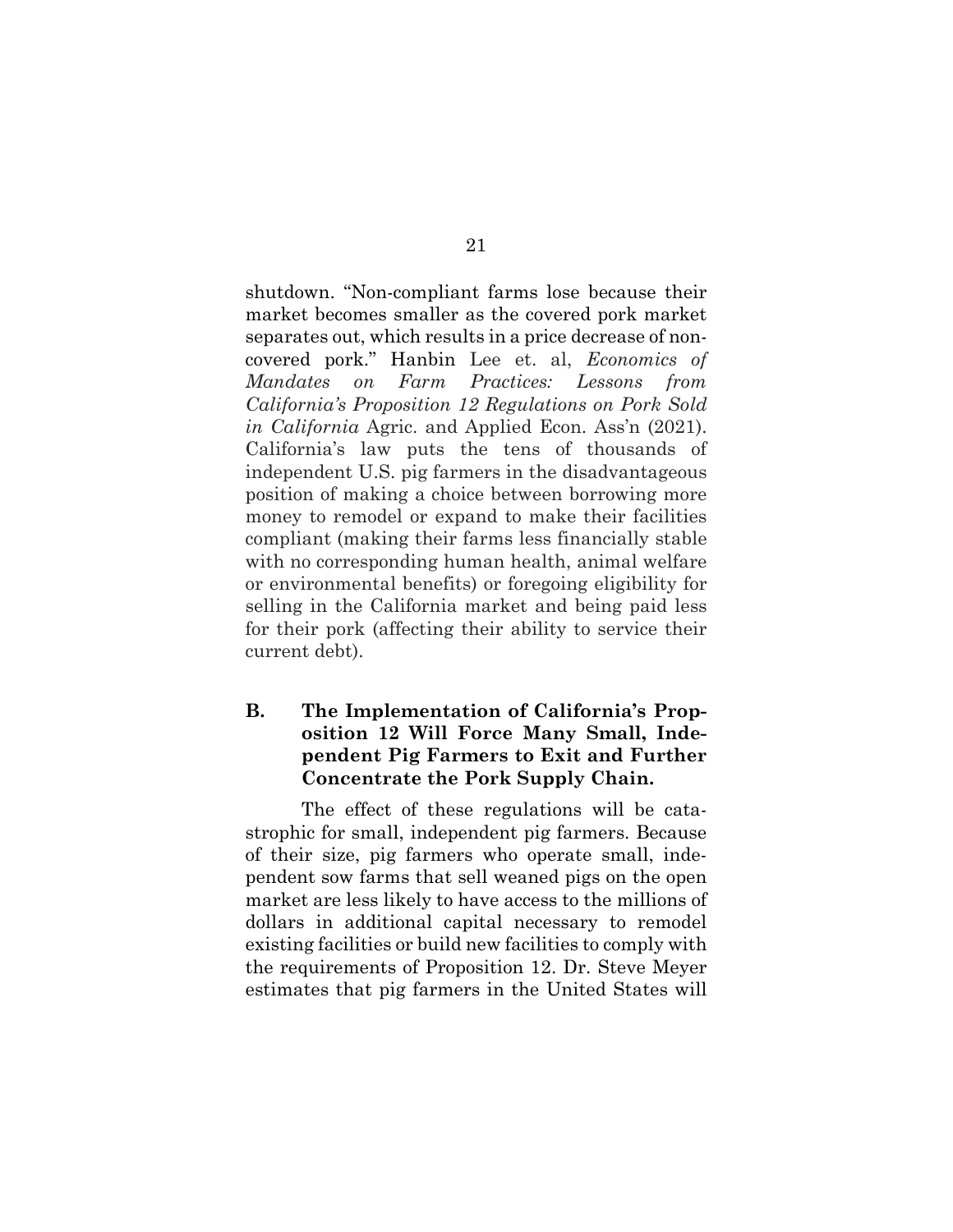be forced to invest between \$294 million and \$348 million of additional capital and will incur additional costs of \$13.05 and \$13.69 per pig (a 9.2 percent increase) to comply with the requirements of California's Proposition 12. (Pet. App. 350a-351a). Entirely new farrowing facilities complying with Proposition 12 are estimated to cost about 22 percent more. Dr. Barry Goodwin, *California's Proposition 12 and its Impacts on the Pork Industry* 9 (May 25, 2022). With dramatically higher construction costs and inflation rates, current remodeling or construction costs are conservatively at least another 15% higher. *Id. at 7.* Because of the millions of dollars required to become compliant, access to credit is critical; however, higher interest rates further increase the cost of borrowing and the economic burden of compliance.

The financial standing of smaller pig farms tends to be less favorable than larger farms in terms of efficiencies, debt to asset ratios, net income, and profit margins. *Id. at 10-12.* Thus, many of these farmers who raise breeding pigs and produce piglets will be forced to either sell non-compliant weaned pigs or exit the business. These effects will then spread downstream to the independent pig farms who finish the pigs to market weight and do not own their own sow farm but instead purchase weaned pigs from other farmers. If they are not able to provide documentation that their market hogs originated from a certified breeding pig farm, packers are likely to significantly discount the price they will pay for these market hogs if they purchase the hogs at all.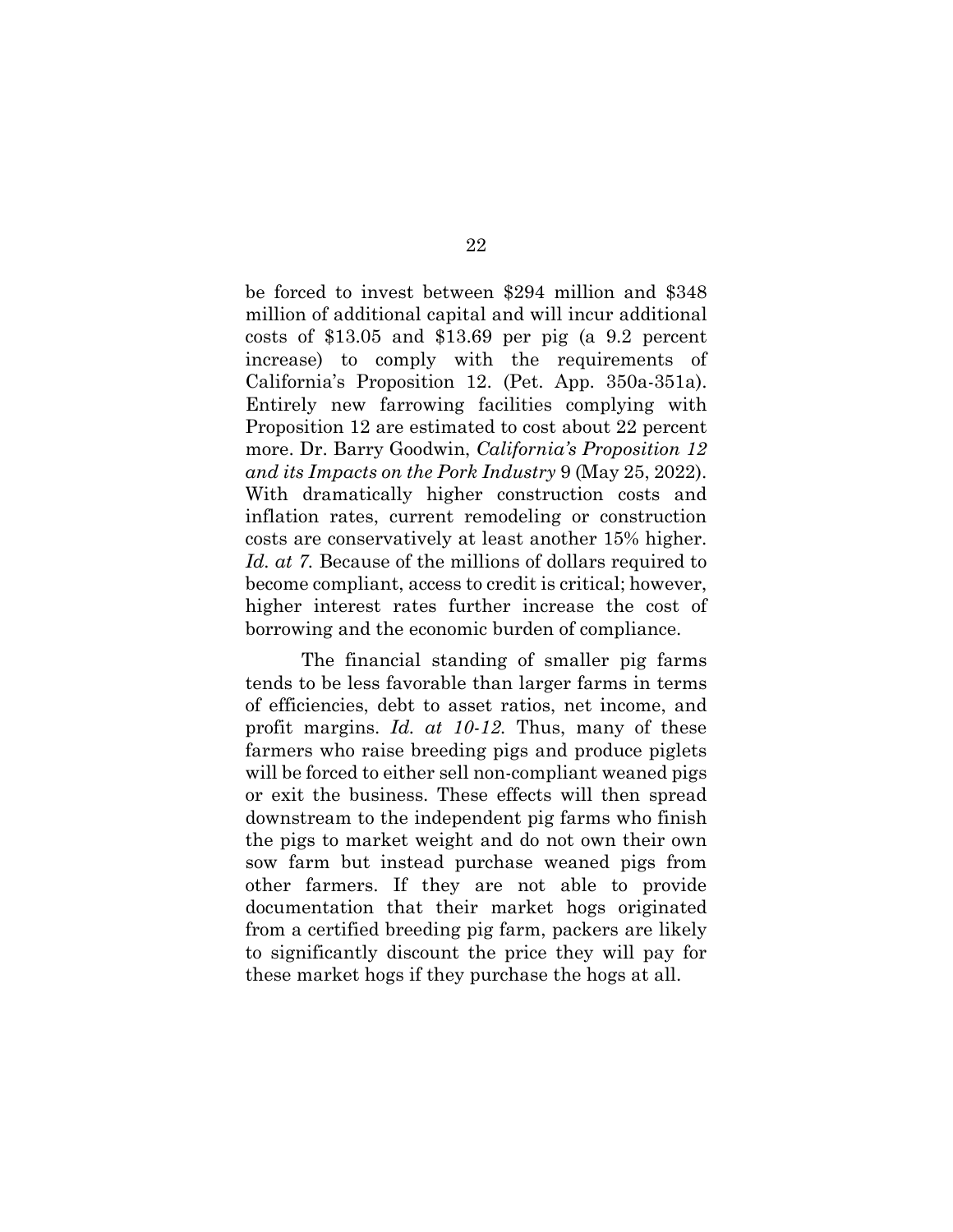Thus, for small, independent hog farmers, the best-case scenario is that they will be able to comply with minimal remodeling or be able to sell noncompliant pigs to local direct to consumer markets; however, the more likely scenario is that they will suffer significantly reduced revenue or shut down entirely. As Dr. Goodwin succinctly explained:

> These costs will have a more severe impact on smaller, independent operations. As I have shown, these operations tend to be less efficient and have lower profit margins. Smaller operations also have less access to the credit needed to finance renovations and new construction. Thus, one important outcome of Proposition 12 will be an increase in the exit of smaller hog operations. The pork industry will become more concentrated with fewer but bigger farm operations. The stresses placed upon the entire production and marketing chain will also favor larger processors, thereby leading to ever-increasing consolidation and concentration of the industry.

*Id. at 22.* The potential impact on farmers becomes even more acute because of the threat of inconsistent regulations in other states. If California can impose its regulatory requirements on farmers located in other states and countries, then other states may do likewise. Thus, after hog farmers in the amici states invest millions of dollars to remodel or build new pig barns with housing that provides the 24 square feet of

23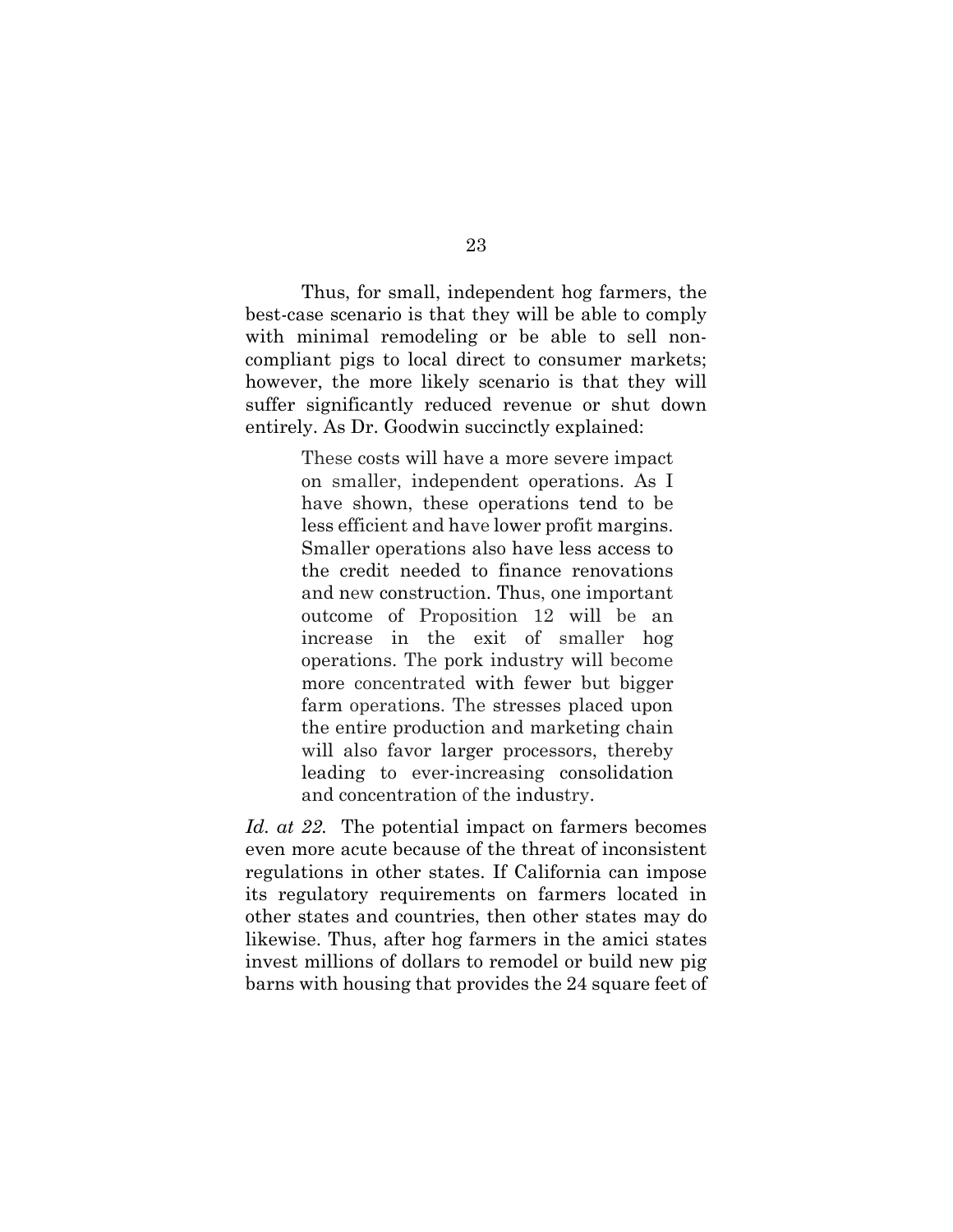space per pig required by California, New York may pass a law requiring 25 square feet of space per pig. And what if one of the amici states chooses to protect farm workers and animals by requiring individual maternity pens (rather than group housing) on pig farms located within its borders? It is unreasonable to expect pig farmers to repeatedly invest millions of dollars to comply with ever-changing, arbitrary standards imposed by other states.

The pork industry plays a crucial role in the economies of the amici states. According to a study prepared for the Iowa Pork Producers Association in 2020, hog production, marketing, further processing, and other related economic activity contributed \$40.8 billion in output and more than 147,000 jobs (and \$6.84 billion in labor income) to Iowa's economy and generated \$893 million in state and local taxes and \$1.3 billion in federal taxes.*,* Decision Innovation Solutions, 2020 Iowa Pork Industry Report 7 (2020), https://bit.ly/3HtHtX3. And a recent report published by the University of Minnesota Extension Service estimates than hog farmers in Minnesota generate \$1.5 million in economic activity per farm and that a loss of just 15 percent of hog production in Minnesota would result in \$660 million in lost output and the loss of 2,100 jobs. Joleen Hadrich, Megan Roberts, & Brigid Tuck, *The Role of Hog Farmers in Minnesota's Rural Economy,* Univ. of Minn. 1 (2020), https://bit.ly/3O87P3c. Yet California's efforts to project its extreme animal activist regulations into Iowa, Minnesota, and the other amici states threatens to fundamentally disrupt the rural economy and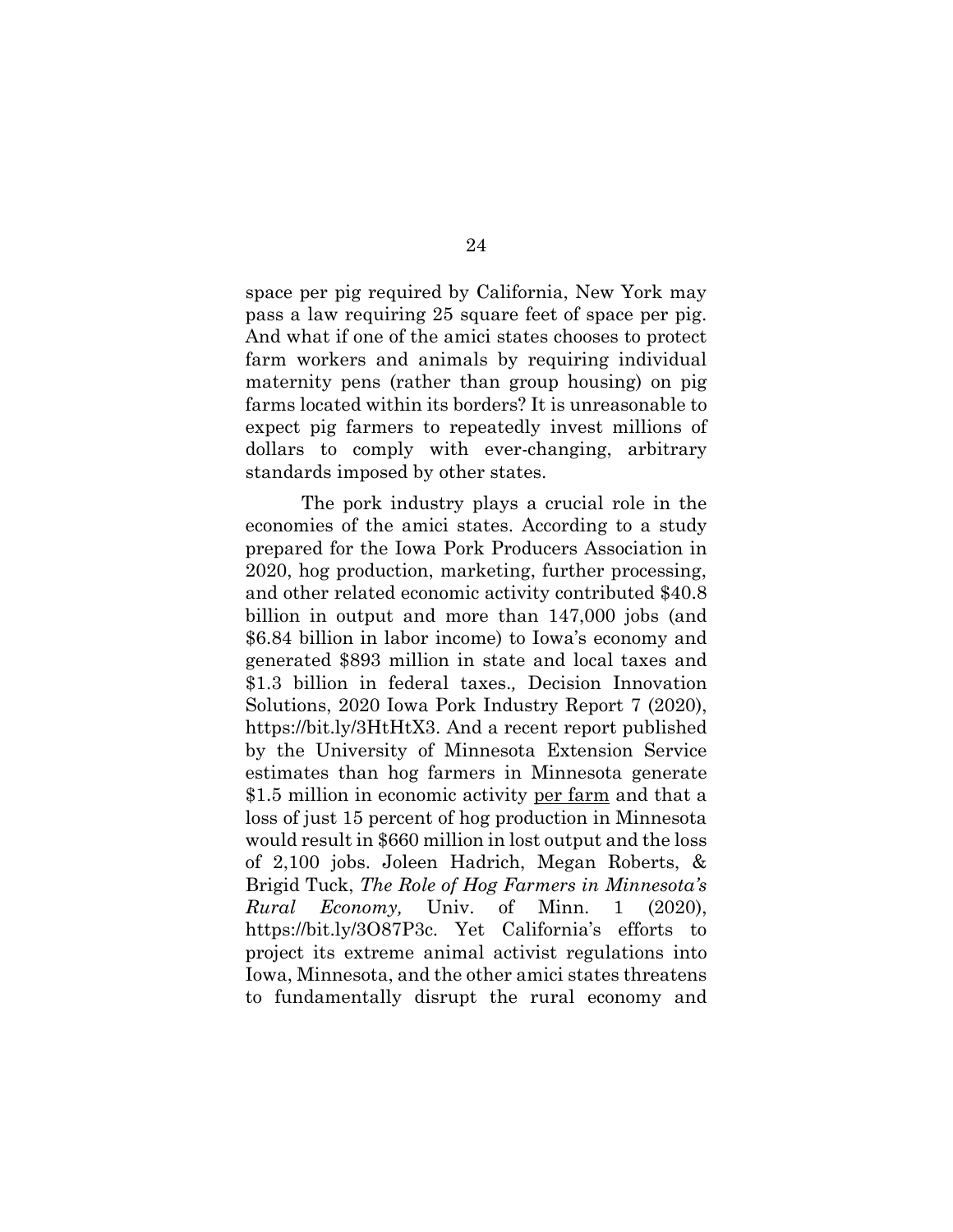threatens the livelihood of residents of states halfway across the country.

### **C. Proposition 12 is Inconsistent with Sound Scientific Evidence for Animal Welfare.**

As the Petitioners alleged in their Complaint, most sow farms in the United States (72 percent) currently house pregnant sows and gilts in individual maternity pens throughout gestation. (Pet. App. 204a.) This system limits the ability of the sow or gilt to turn around but protects the animal from aggression and injury from other animals and competition for access to food and water; improves hygiene and prevents disease by separating food from manure; allows the farmer to provide individualized feed rations and veterinary care to the animal; reduces sow stress; and protects farm workers from injuries from sows, which can weigh more than 400 pounds. (Pet. App. 151a, 172a-175a, 185a-186a, 222a.) Other sow farms house pregnant sows and gilts in group pens with other animals; these pens typically provide 16 to 18 square feet of space per sow, but these farms also generally use individual pens for 30 to 40 days from the time a sow finishes weaning a litter until a new pregnancy is confirmed. (Pet. App. 173a-175a, 186a-191a, 204a.)

The Proposition 12 restrictions decrease the effectiveness of insemination services and diminishes the health of recently born piglets. Animals who are intermingled frequently under the Proposition 12 compliant system will lead to increased morbidity and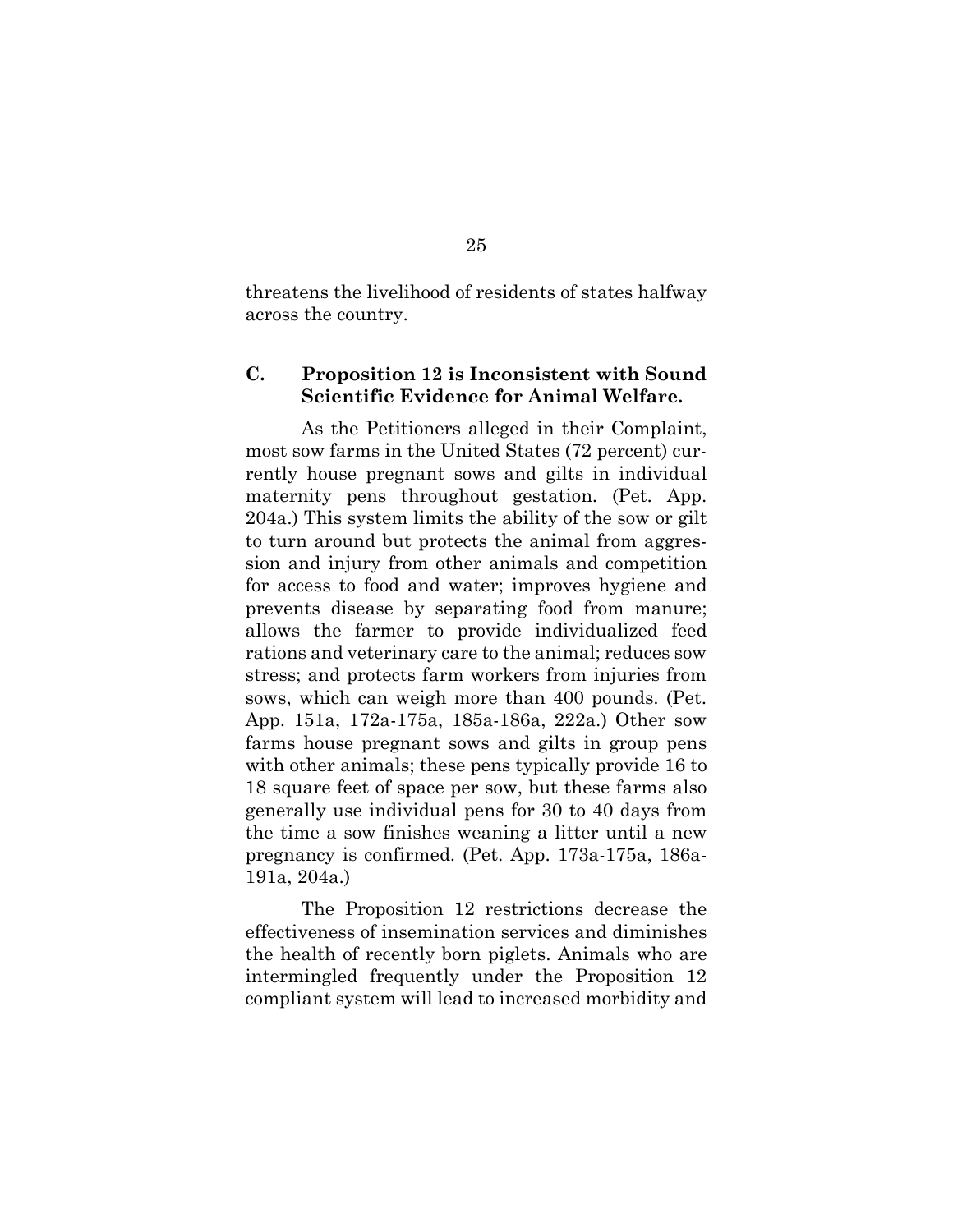mortality as the animals fight for social dominance and compete for water and food. "Producers that have adopted production practices consistent with the proposition have already realized lower conception rates, lower farrowing rates, and increased nonproductive sow days." *Goodwin* at 2*.* Advertised efforts to promote the welfare of gestating sows through Proposition 12 have not achieved their goal.

Animal husbandry is at the heart of hog production. Like all agriculture, it is modernizing through innovative technology and new techniques. The pork industry has a proud tradition of responsible animal care that it maintains to this day. *See Maintaining the Pork Industry Tradition of Responsible Animal Care Through Applying Scientifically Sound Animal Care Guidelines*, Pork Info. Gateway (April 9, 2012), https://bit.ly/38R5iaK (crafting a "U.S. Pork Producer Code of Practice" that includes "management and husbandry practices for good swine care" such as "[p]roviding personnel with training to properly care for and handle each stage of production for which they are responsible with zero tolerance for mistreatment of swine in their care" and "[p]roviding transportation that avoids undue stress caused by overcrowding, excess time in transit, or improper handling during loading and unloading quality in the natural environment"). Today's livestock producers practice animal welfare, including by adopting new technologies, new facilities, sciencebased understanding of animals' cognition among innumerable other developments. *See* Samaneh Azarpajouh et al., *Application of Precision Livestock*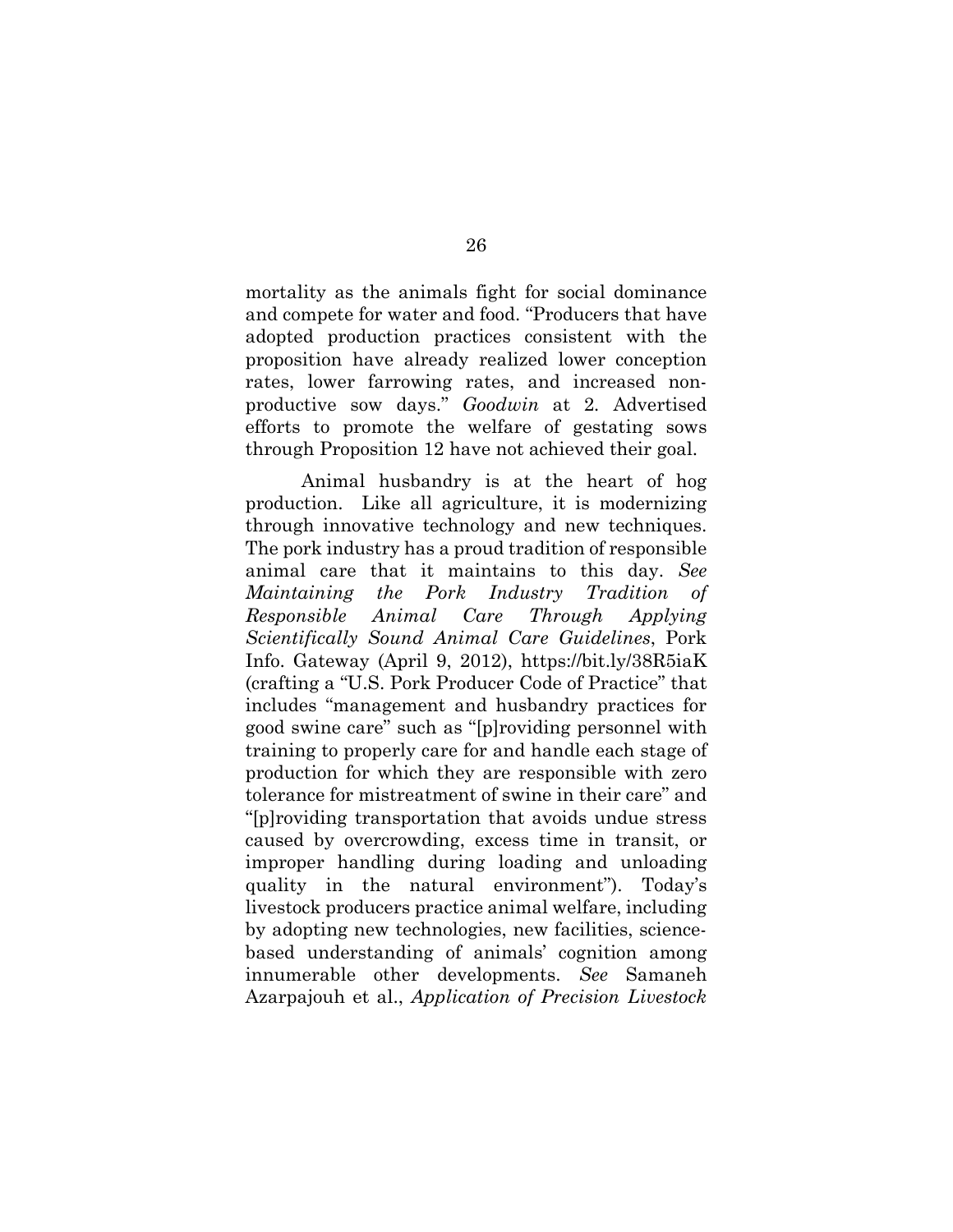*Farming Technologies in Swine Welfare Management: What is Possible Today?*, Pork Info. Gateway (July 1, 2020), https://bit.ly/3rO0Xh8 (identifying a growing interest in automated swine welfare assessment through precision livestock farming, "which increases the farmer's ability to keep contact with individual animals in the growing livestock production intensification" through new technologies including video imaging, real-time image processing, pressure mats and force plates, and others); Donald G. Levis, *How to Evaluate Facility Maintenance for Animal Well-Being*, Pork Info. Gateway (Apr. 17, 2012), https://bit.ly/3aR481t (describing swine facility factors for evaluation such as floor surfaces, pen partitions, and water, ventilation, heating, cooling, and feed systems); and, Candace Croney, *Cognition and Welfare of the Pig*, Pork Info. Gateway (Apr. 9, 2010), https://bit.ly/2KBR2KR (assessing the cognitive abilities of pigs and their implications for production management; opining that behavioral and mental needs must be understood and considered along with physical and physiological needs).

The Pork Quality Assurance® Plus is a certification program for pig farmers sponsored by the Pork Checkoff and state pork producer organizations such as the amici pork producer organizations. This program "is an education and certification program designed to help pig farmers and their employees continually improve production practices. It addresses food safety, animal well-being, environmental stewardship, worker safety, public health and community." *Pork Quality Assurance® Plus*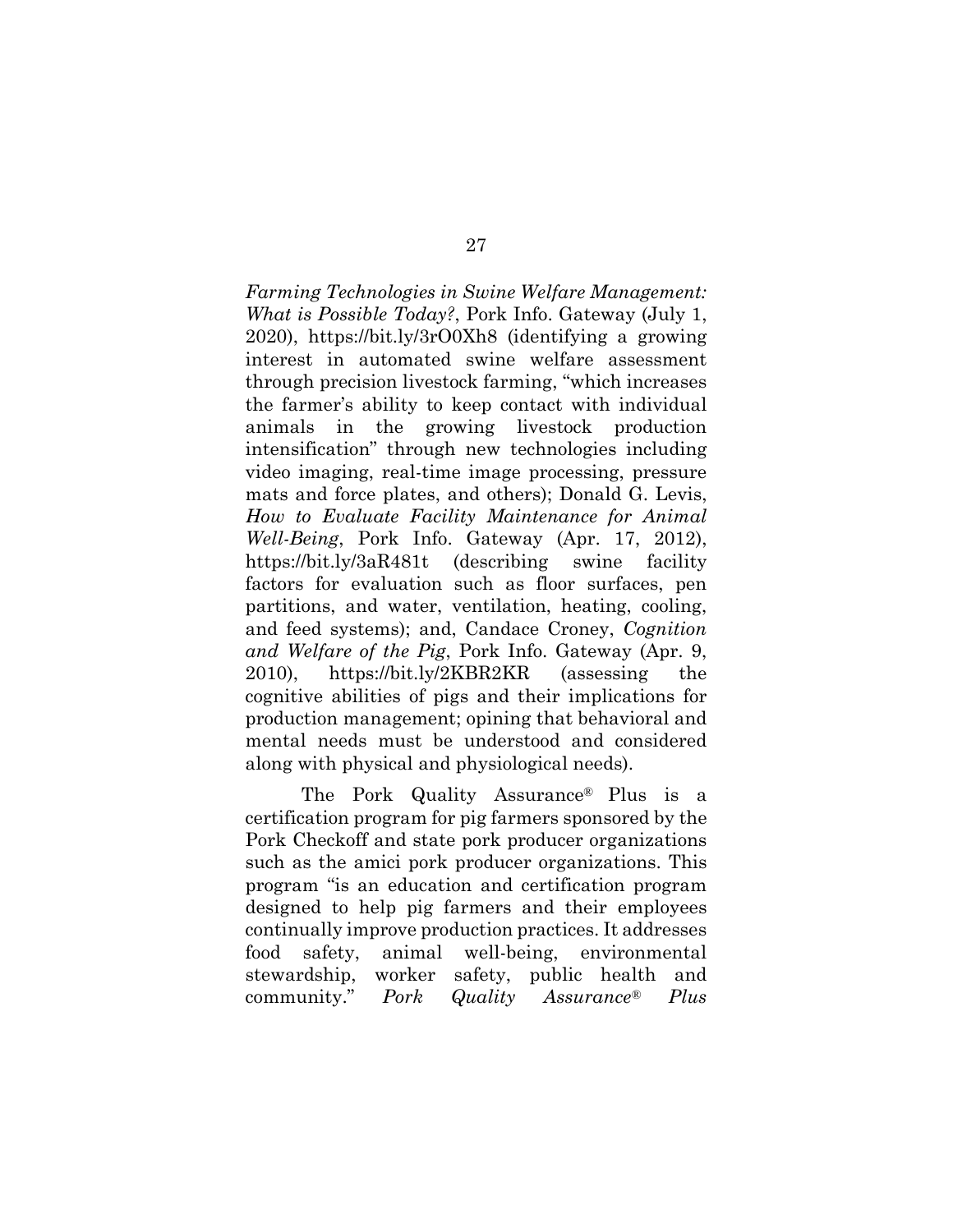*Certification*, Pork Checkoff, https://bit.ly/ 3Oj8hvq (last visited June 7, 2022). A similar program, Transport Quality Assurance®, "trains pig transporters, producers and handlers how to handle, move and transport pigs. It includes training on the potential impacts transporting can have on pig wellbeing and pork quality." *Transport Quality Assurance® Certification*, Pork Checkoff, https://bit.ly/3tCDDFz (last visited June 7, 2022). In Iowa, the largest pork producing state, more than 14,500 hog farmers are certified in Pork Quality Assurance® Plus and more than 7,400 people are certified in Transport Quality Assurance®. *Animal Care*, Iowa Farm Animal Care, https://bit.ly/3xrV10V (last visited June 7, 2022).

As part of the We Care*®* initiative of the National Pork Board and National Pork Producers Council, together with the state organizations, pig farmers commit to six Ethical Principles, the first of which is food safety, and the second of which is animal well-being (which includes, among other things, an affirmation of an ethical principle to "[p]rovide proper care, handling and transportation for pigs *at each stage of life*" (emphasis added)). *We Care® Ethical Principles*, Pork Checkoff, https://bit.ly/3MVuHSk (last visited June 6, 2022) (principles approved March 7, 2008).

State organizations have taken these initiatives further with additional efforts to educate, protect and address animal welfare concerns. For example, in 2012 the Iowa Pork Producers Association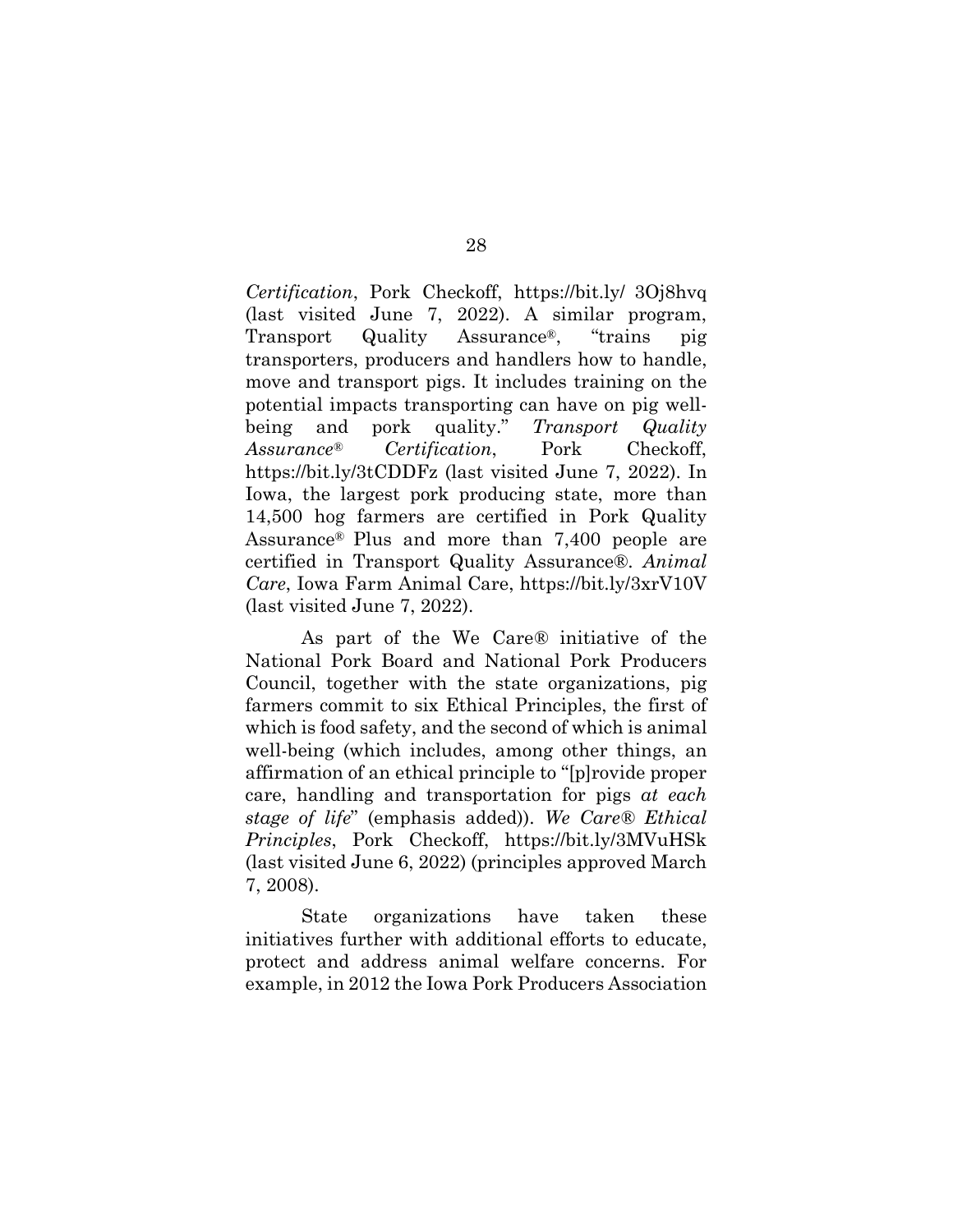and the Iowa Farm Bureau Federation formed the Iowa Farm Animal Care Coalition (IFAC). *About Us*, Iowa Farm Animal Care, https://bit.ly/ 3b4TqXl (last visited June 7, 2022). IFAC is "a first-of-its-kind network of professionals, veterinarians, animal behavior scientists and farmers committed to addressing Iowans' questions regarding farm animal care and sharing one vision – that every Iowa farm animal receives proper, humane animal care." *Welcome to Iowa Farm Animal Care*, Iowa Farm Animal Care, https://bit.ly/3QshNyb (last visited June 7, 2022). Farmers with a question about animal care or anyone wanting to report a farm animal concern may contact IFAC by calling the help line or submitting an online form, or both. *Services*, Iowa Farm Animal Care, https://bit.ly/3zHaH30 (last visited June 7, 2022). An evaluation team of animal care experts may visit the farm to evaluate animal care if voluntarily hosted by the animal owner. *Id.* 

Also, through the Pork Checkoff, the industry invests funds "in animal welfare, environmental and production studies that help producers meet the challenges of responsible pork production." *About Pork Checkoff*, Pork Checkoff, https://bit.ly/3QrbDP2 (last visited June 6, 2022). So do taxpayers, providing education to current farmers and the next generation through efforts such as Iowa State University's Farm Animal Behavior and Welfare laboratory, which uses a multi-disciplinary approach utilizing "physiology, immunology, neuroscience, cognitive abilities, behavior and performance and health" in an effort "to develop sound scientific measures for animal welfare."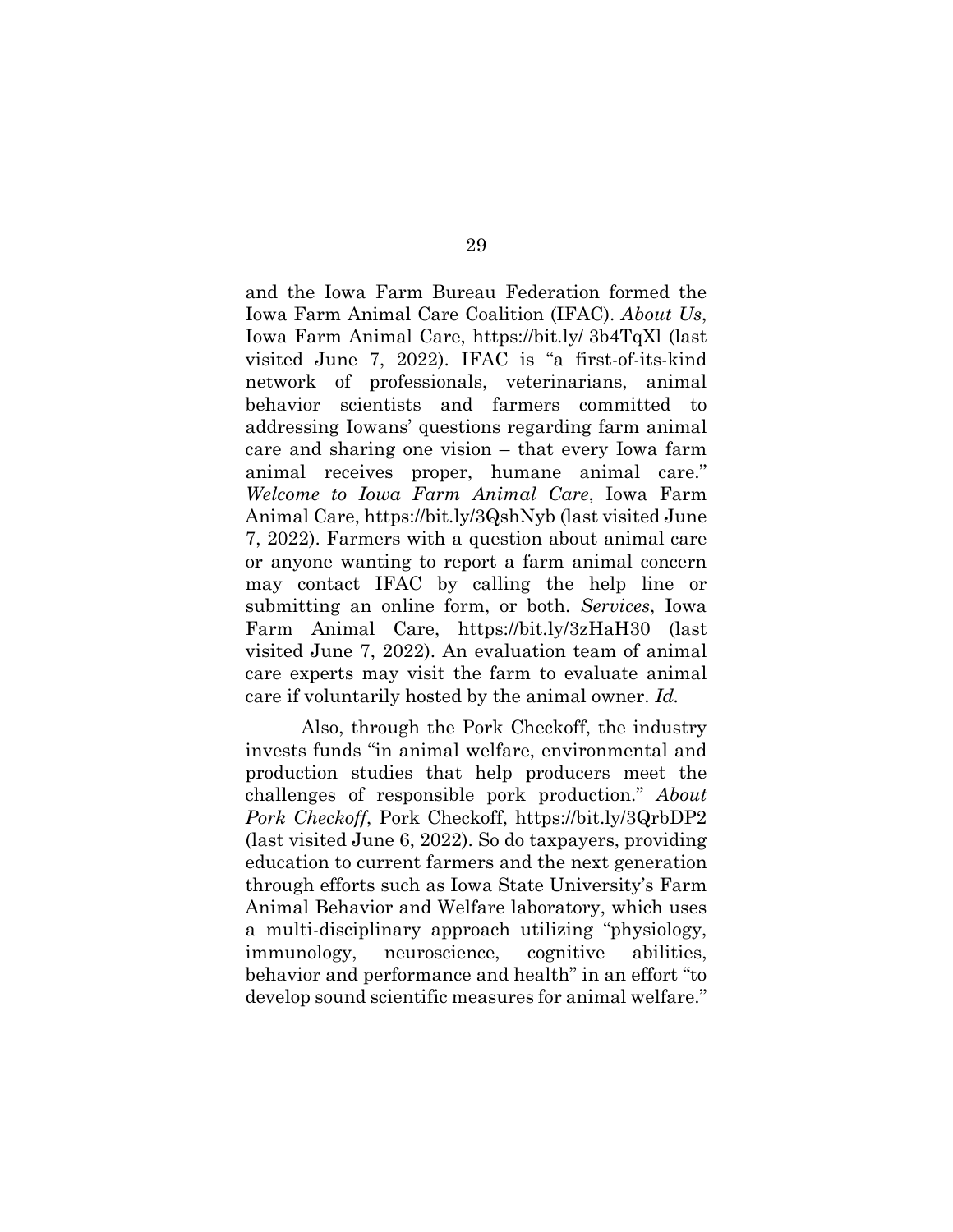*Farm Animal Behavior & Welfare*, Iowa State Univ. Coll. of Agric. & Life Sci.: Dep't. of Animal Sci., https://bit.ly/3HuqZOo (last visited June 6, 2022).

Animal welfare is inextricably linked to swine production and pig farmers are thoroughly committed. The goal of swine production is not just meat—it is meat raised and processed safely, humanely, and ethically.

## **D. The Implementation of California's Proposition 12 Significantly Increases the Risk of Spreading Swine Diseases.**

Finally, the implementation of California's Proposition 12 would significantly increase the risk that sow farms face from swine diseases, thereby threatening the health and welfare of the animals. With respect to swine diseases, the introduction, outbreak, and spread of swine diseases can have catastrophic consequences both for individual farms and for pork production as a whole.

African Swine Fever (ASF) virus is a fatal and highly infectious hemorrhagic disease that broke out in China in August 2018. Researchers estimate that more than 40 million pigs died in China from the impacts of the virus and that the outbreak caused an economic loss of approximately \$111.2 billion. *See The \$100 Billion Dollar Toll of a Pig Epidemic in China*, 598 Nature 11 (Oct. 1, 2021). In 2021, the USDA confirmed that ASF was detected in the Dominican Republic. Lyndsay Cole & Mike Stepien, *USDA*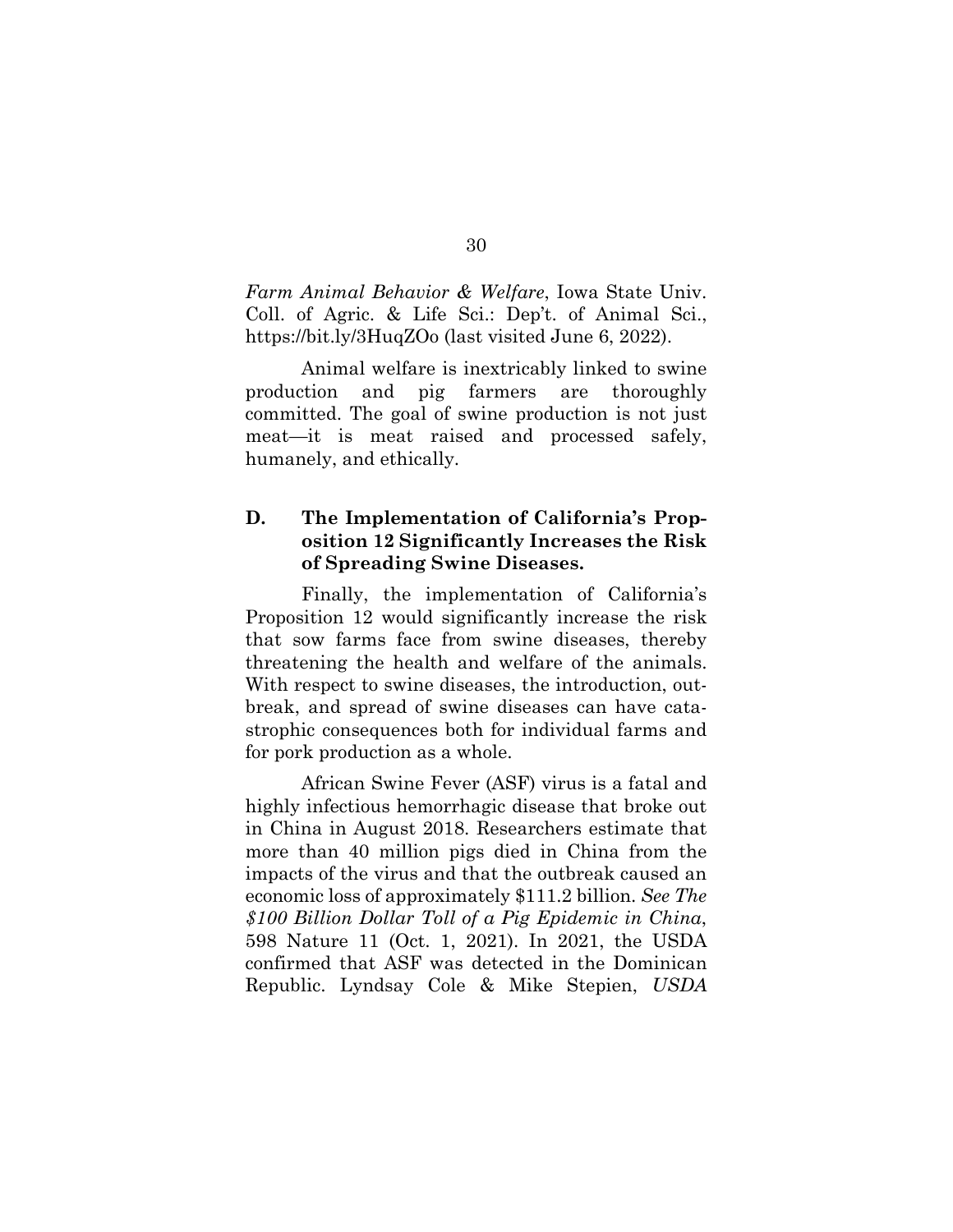### *Statement on Confirmation of ASF in the Dominican Republic*, USDA: Animal & Plant Health Inspection Serv. (July 28, 2021), https://bit.ly/3mR7rud.

The significant impact that a disease such as ASF would have on pork production in the United States is shown from farmers' past experiences with other swine diseases. For example, Porcine Epidemic Diarrhea virus (PEDv) emerged in the United States in 2013 and spread throughout the U.S. hog population. More than 50 percent of sow farms in the United States experienced an outbreak of PEDv in 2014. The virus caused acute diarrhea and vomiting in pigs and has a mortality rate of between 80 and 100 percent in suckling pigs. Largely as a result of this virus, the number of commercial hogs processed in 2014 decreased by more than 5.2 million (a 4.64 percent decline) from 2013. Lee L. Schultz & Glynn T. Tonsor, *Assessment of the Economic Impacts of Porcine Epidemic Diarrhea Virus in the United States*, 93 J. Animal Sci. 5111, 5111-13 (2015).

Not surprisingly, the PED virus also upended the hog market. The average price of a weaned pig increased from \$40.83 in 2013 to \$59.47 in 2014 (before it went back down to \$37.93 in 2015). Similarly, the average price of market hogs in Iowa and Minnesota increased from \$86.77 per cwt. (i.e., 100 pounds) in 2013 to \$100.67 per cwt. in 2014 (reaching a high of \$115.78 per cwt. in April 2014) before dropping to \$68.98 per cwt. in 2015. These market disruptions reflect that dramatic impact that the outbreak of the PED virus had on the supply of weaned pigs and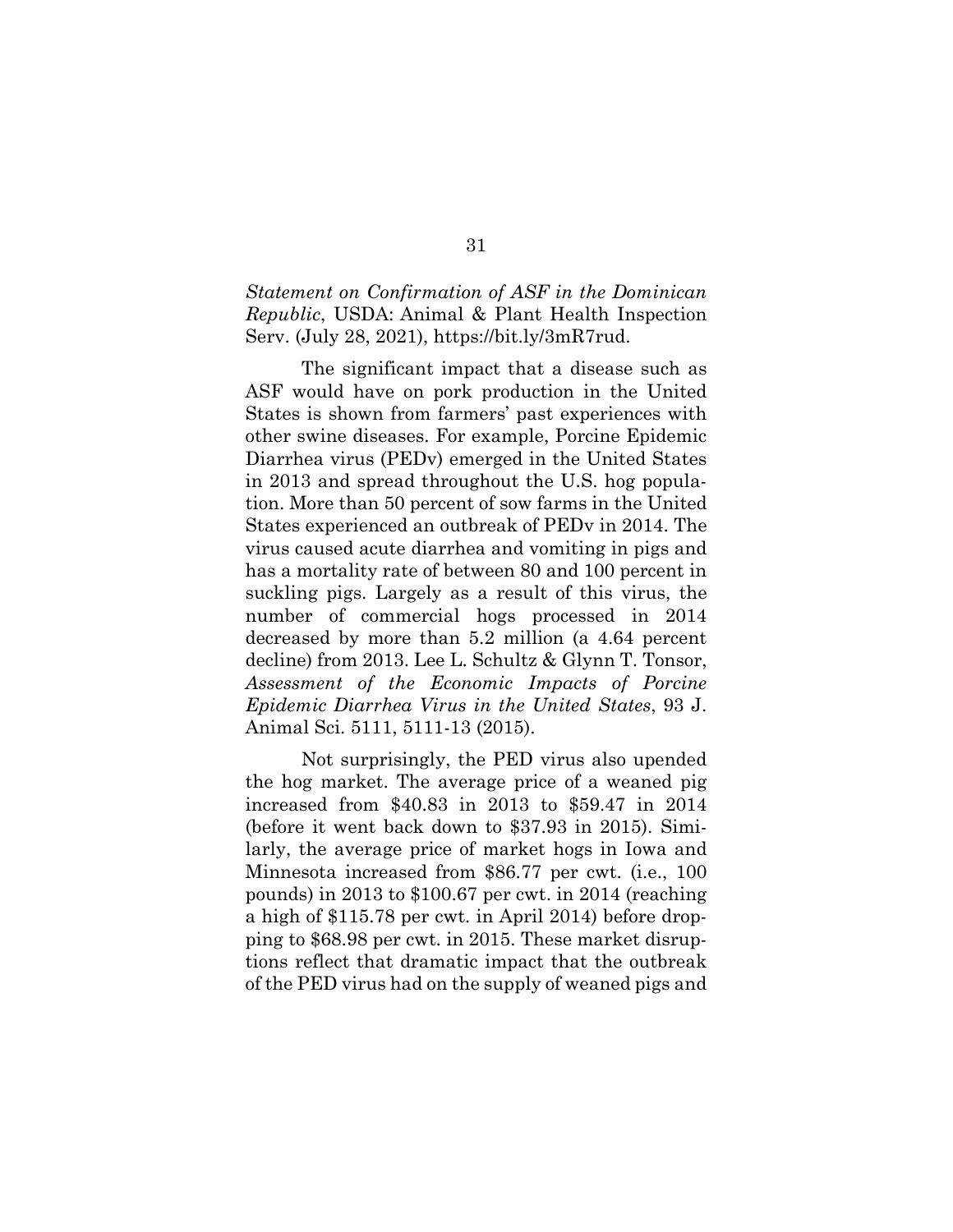market hogs during this time period. Lee Schultz, Historical Hog & Lamb Prices, Iowa State Univ. Extension 1-4 (2021), https://bit.ly/39wNCW7.

Given the threat that disease outbreaks pose to their animals, hog farmers invest significant resources to maintain the biosecurity of their farms. Because many viruses can be introduced to a farm by people (either directly or from particles attached to their boots, clothing, or vehicles), most sow farms implement strict biosecurity procedures that restrict visitors and vehicles entering the farm to essential personnel and, even for these people, require that the person have been away from all other swine for at least 24 to 48 hours—and in some cases as much as 72 hours—before entering the farm. These farms also require authorized visitors to shower into and out of the barn, where clothing is provided by the farm (after the shower), and visitors cannot bring any outside supplies or materials (e.g., paper, pens, cameras) into the barn. *See* Laura Valeria Alarcón, Alberto Allepuz, & Enric Mateu, *Biosecurity in Pig Farms: A Review*, 7 Porcine Health Mgmt., Jan. 4, 2021 at 4-5. Because the spread of ASF across the United States would be catastrophic to animal health, the food supply, pig farmers and their communities, and the economy, the USDA encourages pig farmers to "follow strict biosecurity practices" to help prevent an outbreak of ASF in the United States. *See African Swine Fever (ASF)*, USDA: Animal & Plant Health Inspection Serv. (May 24, 2022), https://bit.ly/3mStWz2.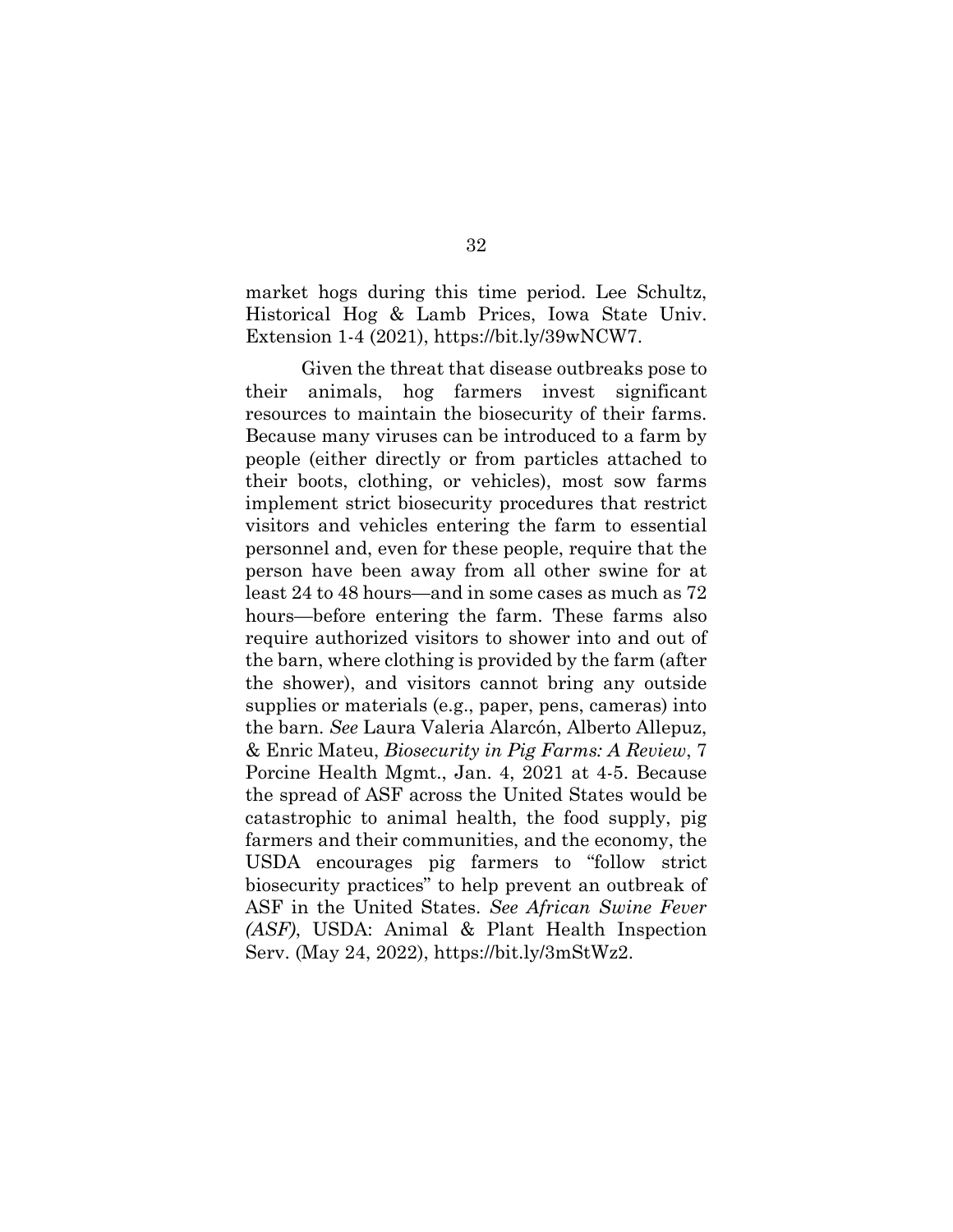In this context, the proposed rules by which California intends to implement Proposition 12—and, in particular, the requirement that each sow farm be inspected by a certifying agent accredited by California at least annually—poses an extreme risk of spreading animal diseases among hog farms and decimating hog production in the United States through a disease outbreak. Unlike existing laws in other states such as Iowa, *see* Iowa Code §§ 459.207(3)(b), 459.304(6), 459.601(3) (2021), the regulations by which California proposes to implement Proposition 12 do not require inspectors to follow the farm's biosecurity requirements. Given the number of inspections that will be needed to implement the law, it is highly questionable (to be charitable) that California could find a sufficient number of inspectors to comply with biosecurity requirements and perform the inspections it seeks to require.

But even if the biosecurity requirements were followed, the mere fact of inspectors regularly traveling from sow farm to sow farm to perform these invasive inspections presents a significant risk of spreading diseases. Recognizing this threat, and even though it has statutory authority to enter livestock buildings if a farm's normal biosecurity requirements are followed, the Iowa Department of Natural Resources adopted a Standard Operating Procedure stating that "due to biosecurity and safety concerns, inspectors will not enter confinement buildings." Iowa Dep't of Nat. Res., *Iowa Department of Natural Resources Confinement Facility (non‐NPDES) On‐Site*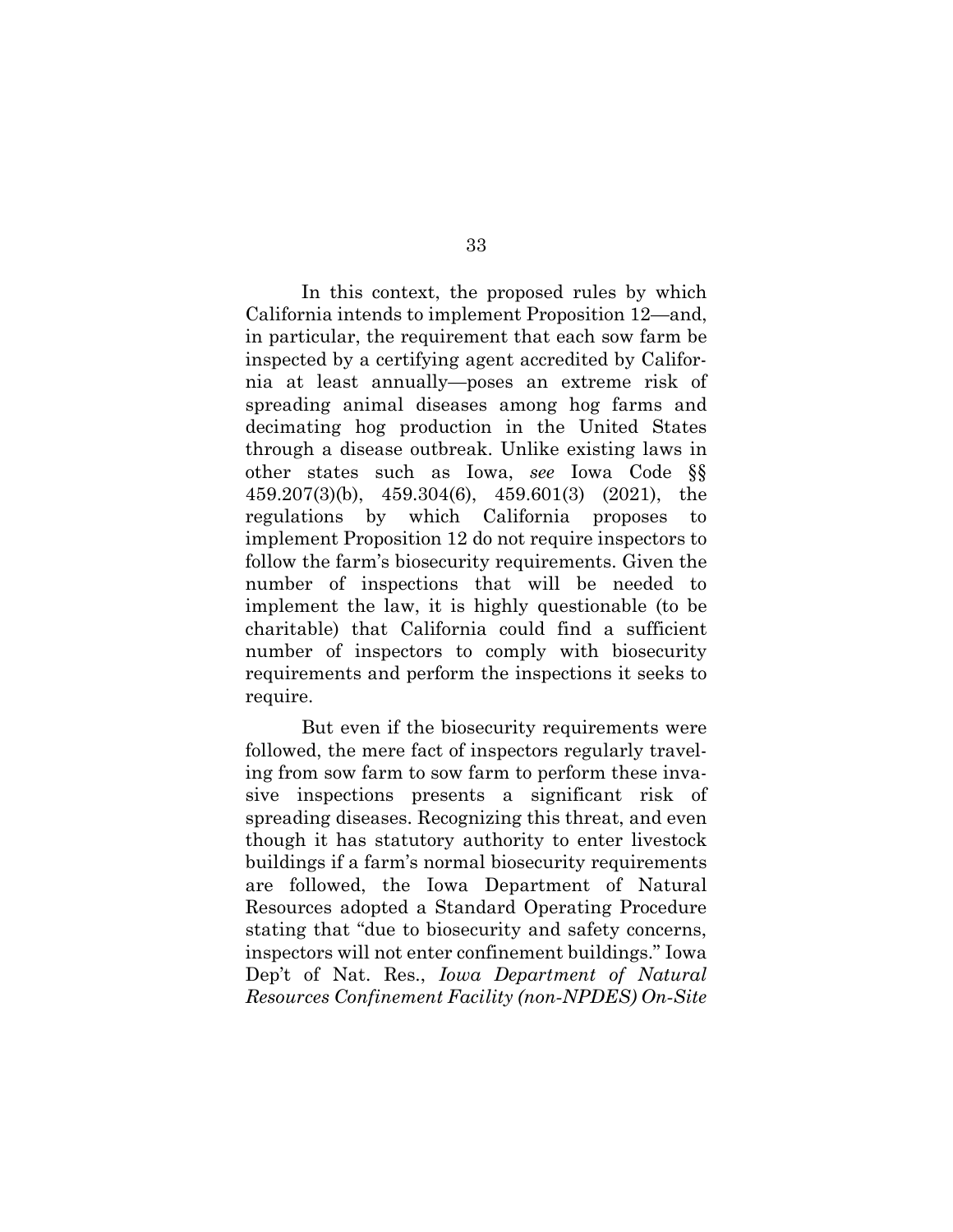*Inspection Standard Operating Procedure* 2 (2013), https://bit.ly/3xxYTNM.

In addition to traceability and other practical problems for pig farmers caused by California's proposed regulations, requiring sow farm inspections by California's agents introduces serious risks to the well-being of both the animals and the farm.

### **CONCLUSION**

For the foregoing reasons, amici curiae respectfully request that this Court reverse the decision of the 9th Circuit Court of Appeals and hold California Proposition 12 and the related statutes and regulations unconstitutional under the United States Constitution.

Respectfully submitted,

ELDON MCAFEE  *Counsel of Record* Brick Gentry P.C. 6701 Westown Parkway Suite 100 West Des Moines, IA 50266 (515) 274-1450 Eldon.McAfee@brickgentrylaw.com

*Counsel for all Amici*